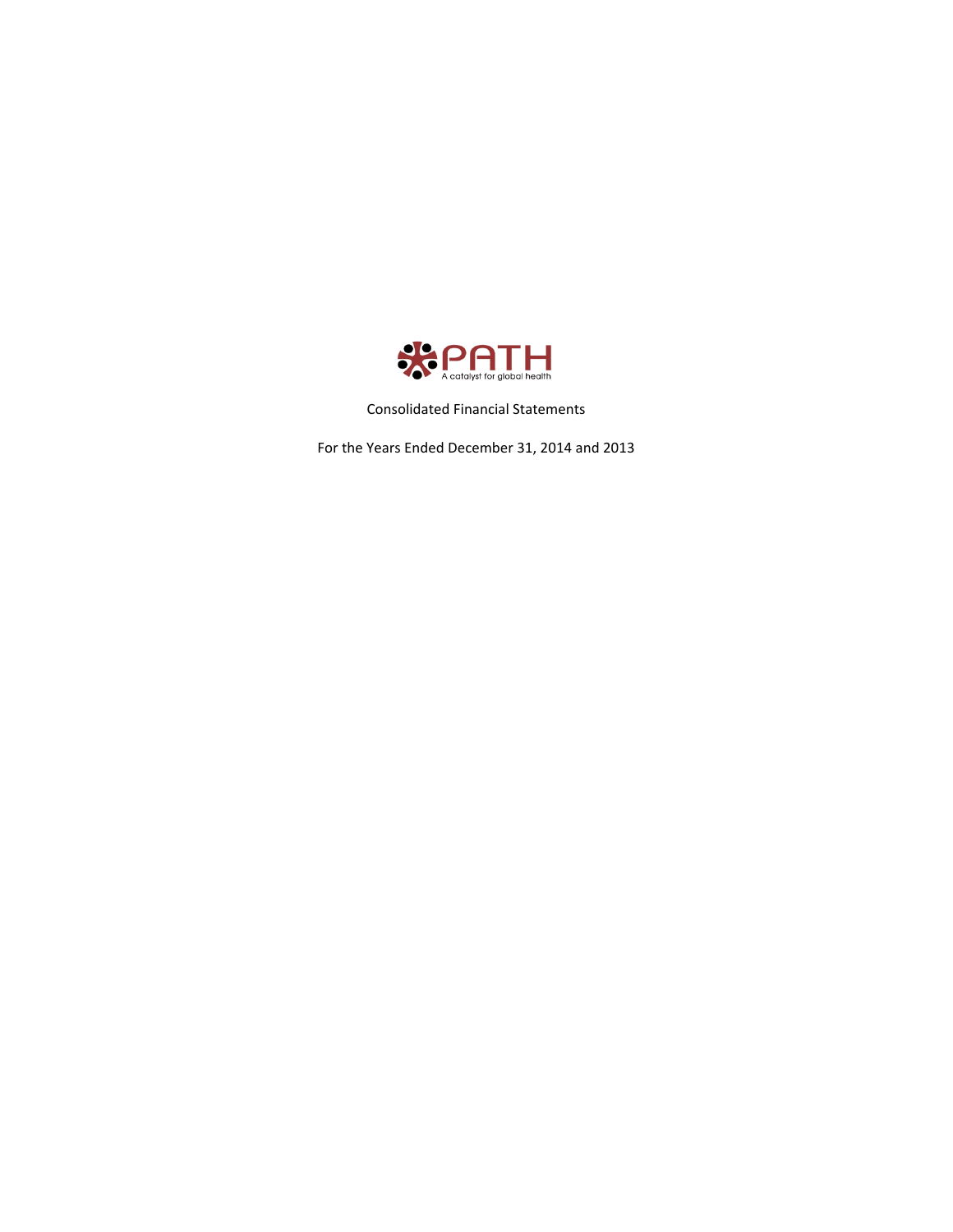# **Table of Contents**

|                                                                                                   | Page    |
|---------------------------------------------------------------------------------------------------|---------|
| <b>Independent Auditor's Report</b>                                                               | $1 - 2$ |
| <b>Consolidated Financial Statements:</b><br><b>Consolidated Statements of Financial Position</b> | 3       |
| <b>Consolidated Statements of Unrestricted Activities</b>                                         | 4       |
| Consolidated Statements of Changes in Net Assets                                                  | 5       |
| <b>Consolidated Statements of Cash Flows</b>                                                      | 6       |
| Notes to Consolidated Financial Statements                                                        | 7 - 24  |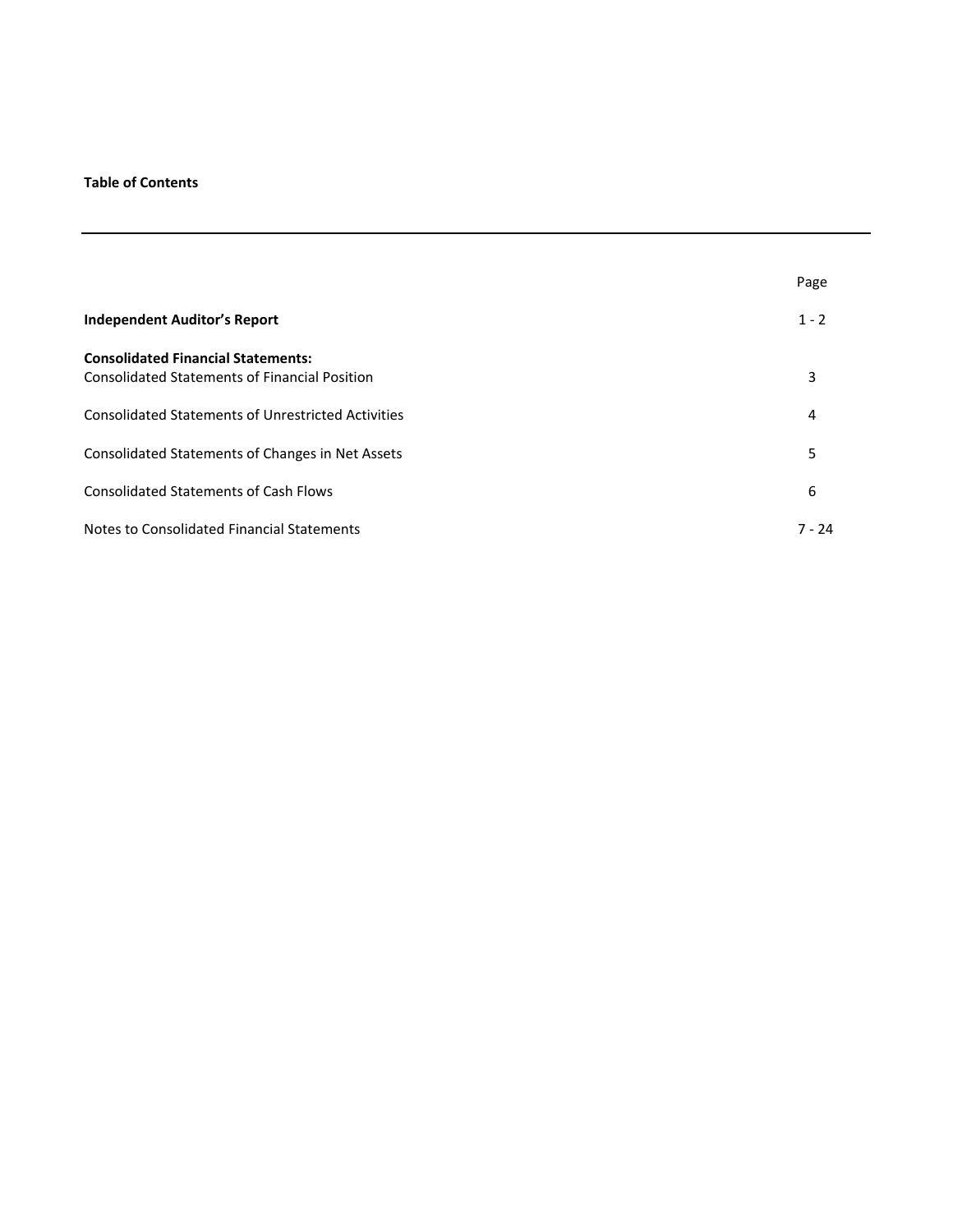# **Clark Nuber**<sub>Ps</sub>

#### **Independent Auditor's Report**

## **Board of Directors PATH**

We have audited the accompanying consolidated financial statements of PATH and Subsidiaries (collectively, the Organization) which comprise the consolidated statements of financial position as of December 31, 2014 and 2013, and the related consolidated statements of unrestricted activities, changes in net assets, and cash flows for the years then ended, and the related notes to the financial statements.

#### **Management's Responsibility for the Financial Statements**

Management is responsible for the preparation and fair presentation of these financial statements in accordance with accounting principles generally accepted in the United States of America; this includes the design, implementation, and maintenance of internal control relevant to the preparation and fair presentation of financial statements that are free from material misstatement, whether due to fraud or error.

### **Auditor's Responsibility**

Our responsibility is to express an opinion on these financial statements based on our audits. We conducted our audits in accordance with auditing standards generally accepted in the United States of America. Those standards require that we plan and perform the audits to obtain reasonable assurance about whether the financial statements are free from material misstatement.

An audit involves performing procedures to obtain audit evidence about the amounts and disclosures in the financial statements. The procedures selected depend on the auditor's judgment, including the assessment of the risks of material misstatement of the financial statements, whether due to fraud or error. In making those risk assessments, the auditor considers internal control relevant to the entity's preparation and fair presentation of the financial statements in order to design audit procedures that are appropriate in the circumstances, but not for the purpose of expressing an opinion on the effectiveness of the entity's internal control. Accordingly, we express no such opinion. An audit also includes evaluating the appropriateness of accounting policies used and the reasonableness of significant accounting estimates made by management, as well as evaluating the overall presentation of the financial statements.

We believe that the audit evidence we have obtained is sufficient and appropriate to provide a basis for our audit opinion.



T: 425-454-4919 T: 800-504-8747 F: 425-454-4620

10900 NE 4th St Suite 1700 Bellevue WA 98004

clarknuber.com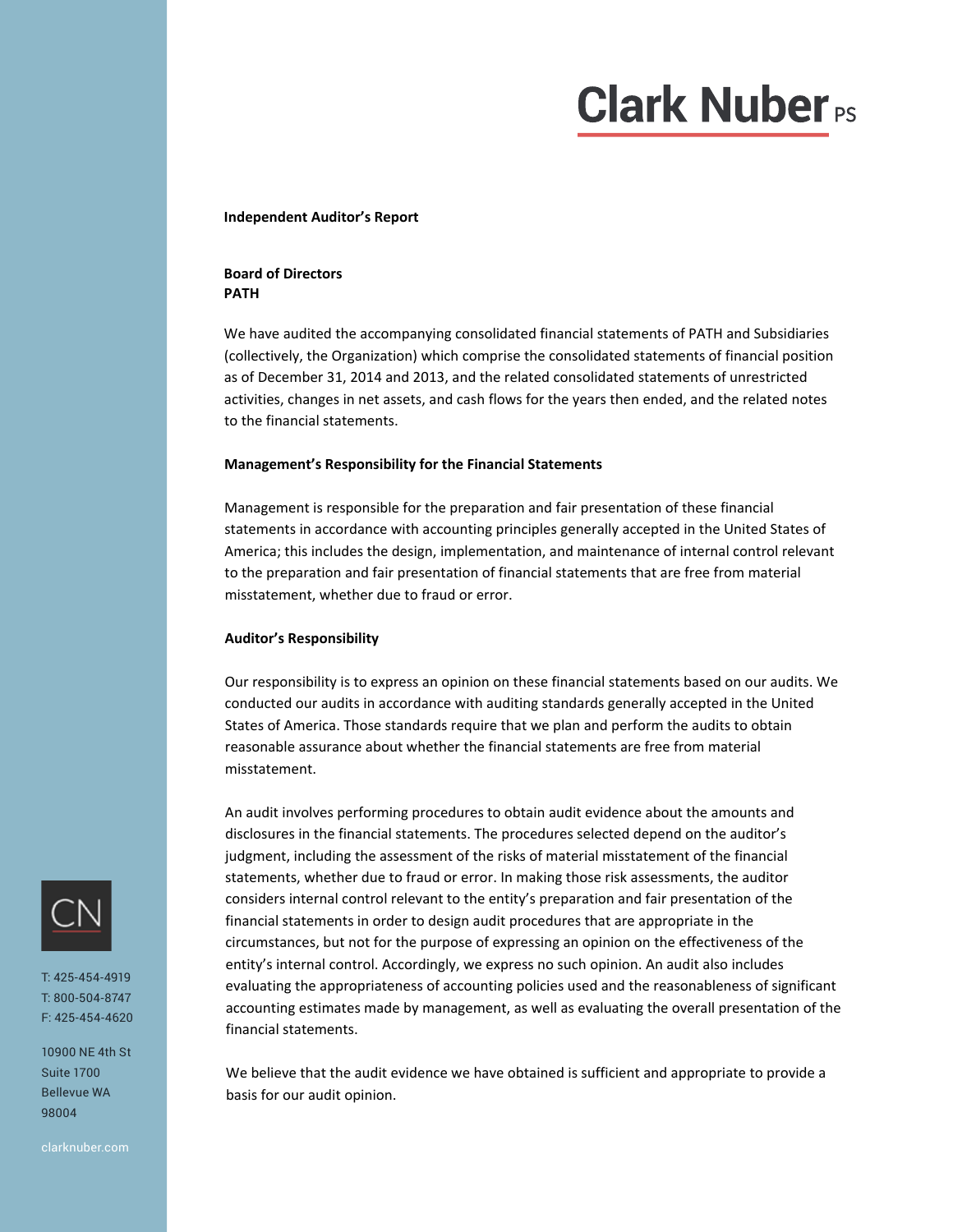# **Clark Nuber** PS

## **Opinion**

In our opinion, the financial statements referred to above present fairly, in all material respects, the financial position of the Organization as of December 31, 2014 and 2013, and the changes in its net assets and its cash flows for the years then ended, in conformity with accounting principles generally accepted in the United States of America.

Clark Nuber P.S.

Certified Public Accountants May 18, 2015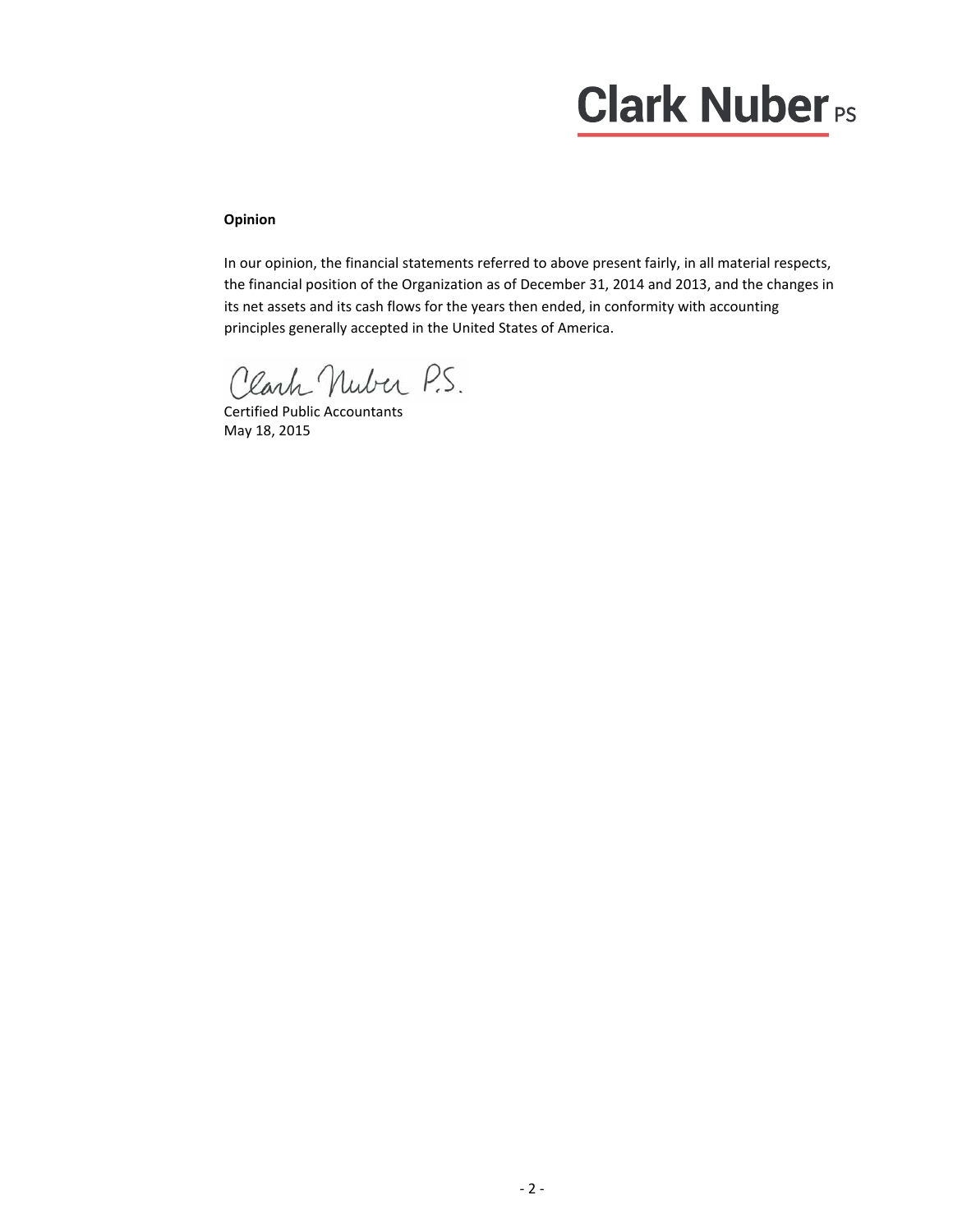# **Consolidated Statements of Financial Position December 31, 2014 and 2013 (In Thousands)**

|                                                      |    | 2014    |    | 2013    |
|------------------------------------------------------|----|---------|----|---------|
| <b>Assets</b>                                        |    |         |    |         |
| Cash and cash equivalents                            | \$ | 154,206 | \$ | 88,011  |
| Investments                                          |    | 198,636 |    | 240,323 |
| Contributions and awards receivable, net             |    | 297,908 |    | 337,191 |
| Prepaid expenses and other                           |    | 2,939   |    | 2,919   |
| Other receivables                                    |    | 1,087   |    | 1,327   |
| Furniture, equipment and leasehold improvements, net |    | 17,354  |    | 19,504  |
| Patent, net                                          |    | 45      |    | 224     |
| <b>Total Assets</b>                                  | -S | 672,175 | -Ş | 689,499 |
| <b>Liabilities and Net Assets</b>                    |    |         |    |         |
| Accounts payable                                     | \$ | 25,018  | \$ | 27,868  |
| Accrued expenses and other liabilities               |    | 27,182  |    | 25,824  |
| Notes payable                                        |    | 3,404   |    | 4,336   |
| <b>Total Liabilities</b>                             |    | 55,604  |    | 58,028  |
| <b>Net Assets:</b>                                   |    |         |    |         |
| Unrestricted                                         |    | 20,179  |    | 22,394  |
| Temporarily restricted                               |    | 593,005 |    | 605,699 |
| Permanently restricted                               |    | 3,387   |    | 3,378   |
| <b>Total Net Assets</b>                              |    | 616,571 |    | 631,471 |
| <b>Total Liabilities and Net Assets</b>              | \$ | 672,175 | Ş  | 689,499 |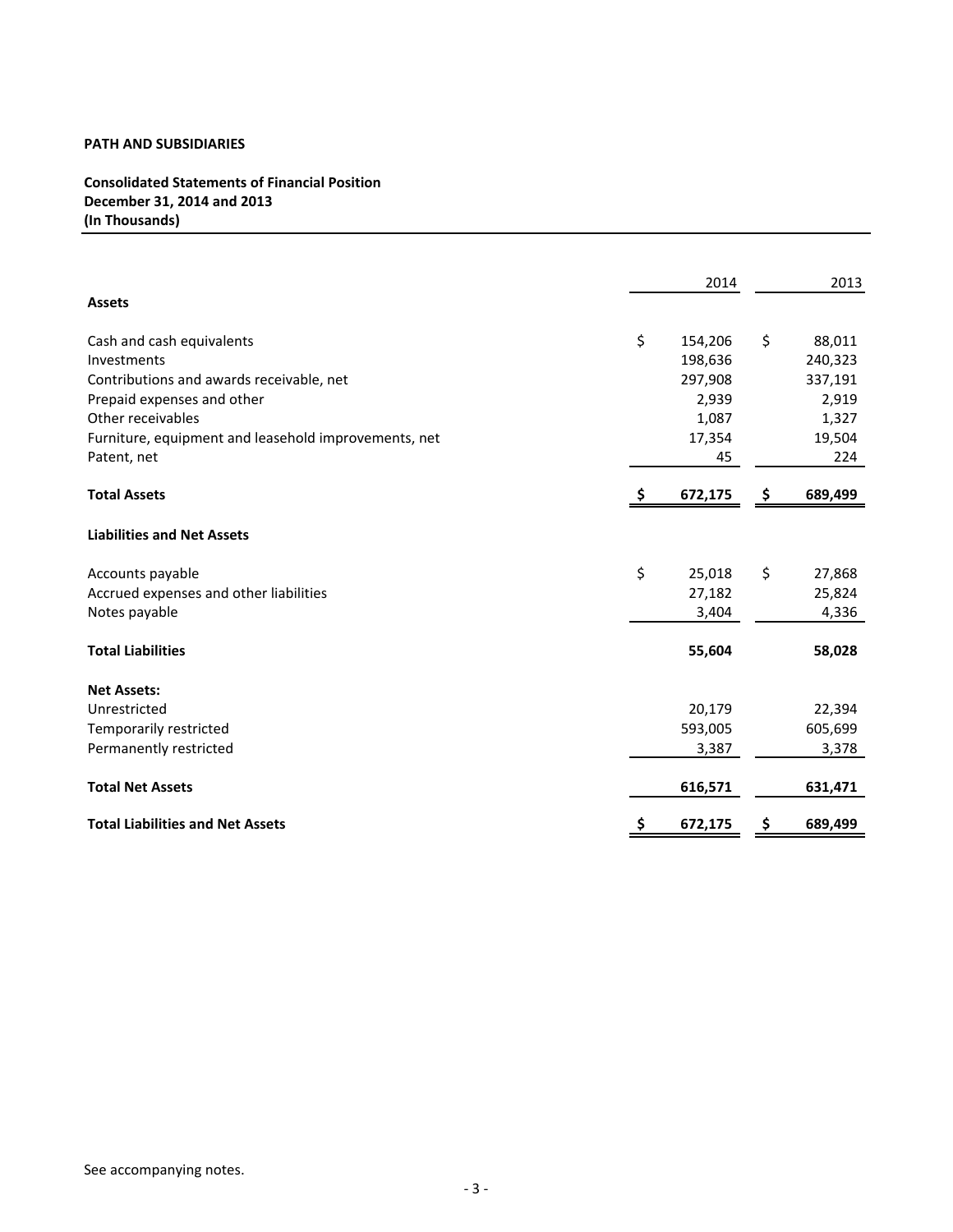**Consolidated Statements of Unrestricted Activities For the Years Ended December 31, 2014 and 2013 (In Thousands)**

|                                                        | 2014           | 2013          |
|--------------------------------------------------------|----------------|---------------|
| <b>Revenues, Gains and Other Support:</b>              |                |               |
| Contributions and awards - government, international,  |                |               |
| agencies, foundations, and public and private funders- |                |               |
| Contributions and awards released from restriction     | \$<br>301,931  | \$<br>308,040 |
| Unrestricted private contributions                     | 5,558          | 3,457         |
|                                                        | 307,489        | 311,497       |
| Other income-                                          |                |               |
| Investment income                                      | 800            | 1,213         |
| Program service income                                 | 22             | 5             |
| Other                                                  | 408            | 302           |
|                                                        | 1,230          | 1,520         |
| Gain (loss) on foreign currency exchange               | (3, 171)       | 1,772         |
| <b>Total Revenues, Gains and Other Support</b>         | 305,548        | 314,789       |
| <b>Expenses:</b>                                       |                |               |
| Program services-                                      |                |               |
| Product development                                    | 143,459        | 132,659       |
| Public health impact                                   | 70,992         | 67,798        |
| International development                              | 37,564         | 59,741        |
| Other                                                  | 6,995          | 6,324         |
|                                                        | 259,010        | 266,522       |
| Support services-                                      |                |               |
| Management and general                                 | 43,006         | 41,782        |
| Fundraising                                            | 3,378          | 2,939         |
| Bid and proposal                                       | 2,369          | 2,433         |
|                                                        | 48,753         | 47,154        |
| <b>Total Expenses</b>                                  | 307,763        | 313,676       |
| <b>Change in Unrestricted Net Assets</b>               | \$<br>(2, 215) | \$<br>1,113   |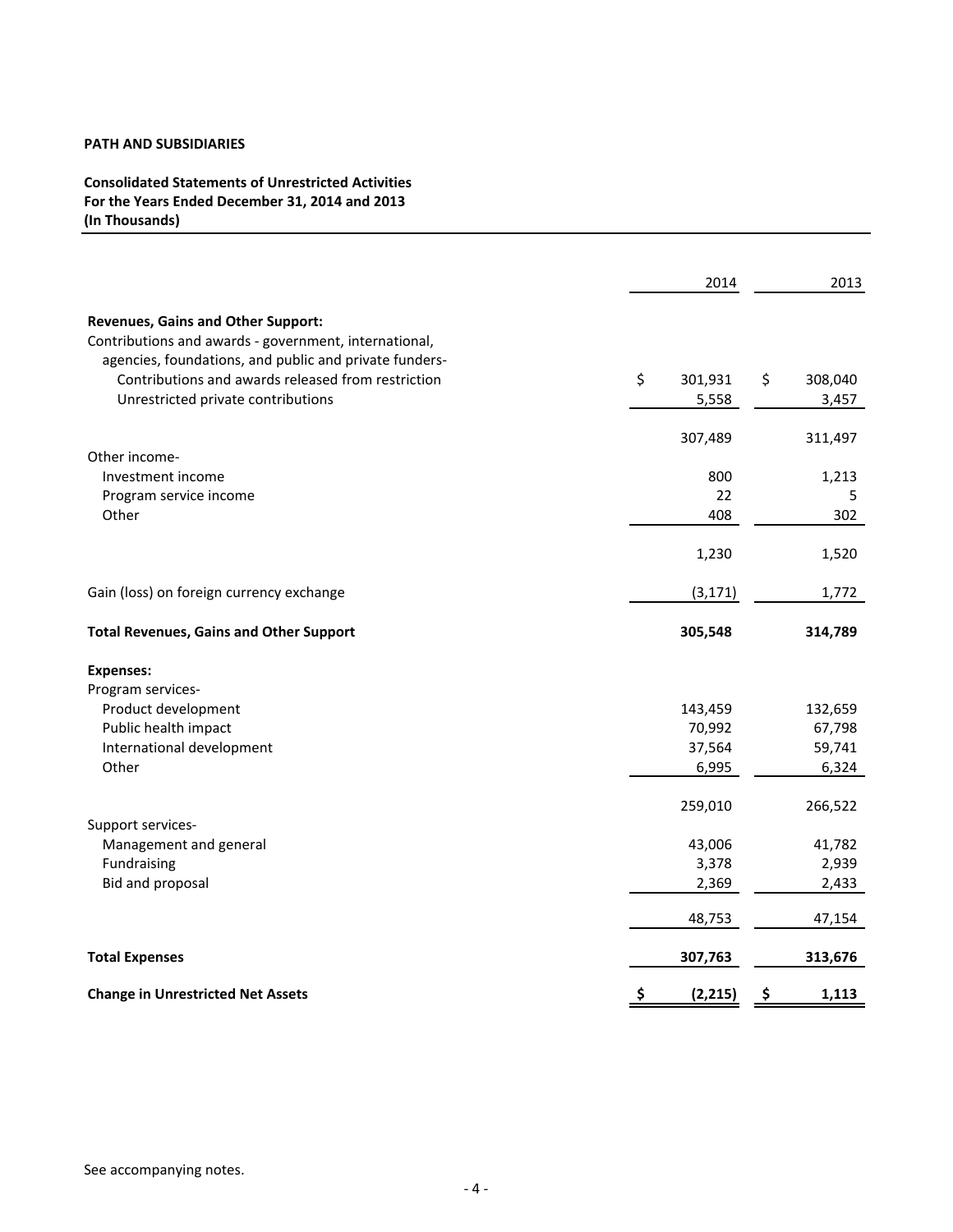**Consolidated Statements of Changes in Net Assets For the Years Ended December 31, 2014 and 2013 (In Thousands)**

|                                                       | 2014          | 2013          |
|-------------------------------------------------------|---------------|---------------|
| <b>Unrestricted Net Assets:</b>                       |               |               |
| Contributions and awards released from restriction    | \$<br>301,931 | \$<br>308,040 |
| Total unrestricted revenues, gains, and other support | 3,617         | 6,749         |
| Total expenses                                        | (307,763)     | (313, 676)    |
| <b>Change in Unrestricted Net Assets</b>              | (2, 215)      | 1,113         |
| <b>Temporarily Restricted Net Assets:</b>             |               |               |
| Contributions and awards                              | 287,545       | 320,520       |
| Investment income                                     | 1,692         | 2,235         |
| Contributions and awards released from restriction    | (301, 931)    | (308, 040)    |
| <b>Change in Temporarily Restricted Net Assets</b>    | (12, 694)     | 14,715        |
| <b>Permanently Restricted Net Assets:</b>             |               |               |
| Contributions                                         | 9             | 3             |
| <b>Change in Permanently Restricted Net Assets</b>    | 9             | 3             |
| <b>Total Change in Net Assets</b>                     | (14,900)      | 15,831        |
| Net assets, beginning of year                         | 631,471       | 615,640       |
| Net Assets, End of Year                               | 616,571       | 631,471       |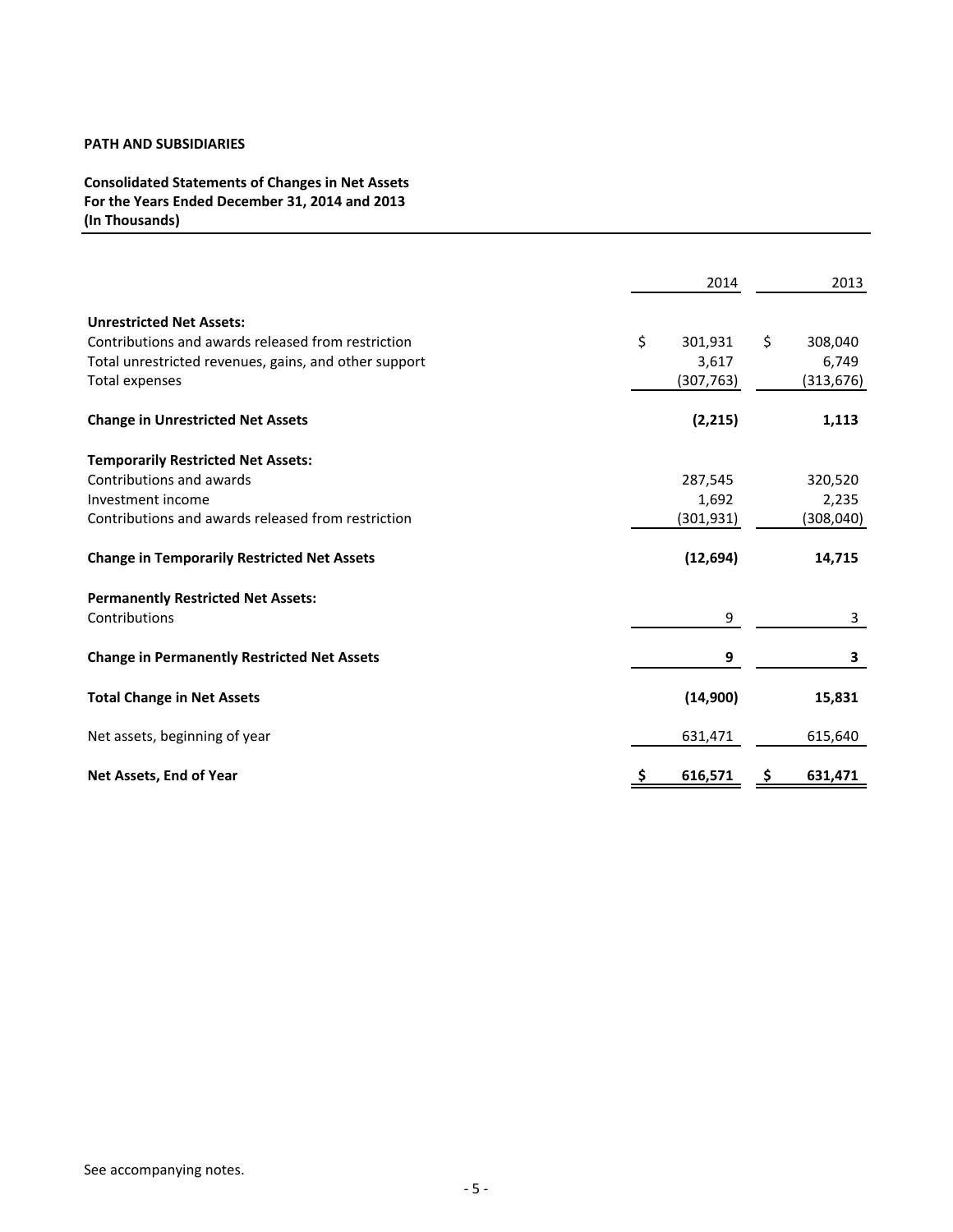**Consolidated Statements of Cash Flows For the Years Ended December 31, 2014 and 2013 (In Thousands)**

|                                                              |     | 2014      | 2013         |
|--------------------------------------------------------------|-----|-----------|--------------|
| <b>Cash Flows From Operating Activities:</b>                 |     |           |              |
| Change in net assets                                         | \$  | (14,900)  | \$<br>15,831 |
| Adjustments to reconcile change in net assets to             |     |           |              |
| net cash provided by operating activities-                   |     |           |              |
| Depreciation and amortization                                |     | 3,539     | 3,429        |
| Unrealized gain on investments                               |     | (328)     | (505)        |
| Loss on sale and disposal of equipment                       |     | 274       | 41           |
| Contributions restricted for endowment                       |     | (9)       | (3)          |
| Changes in assets and liabilities:                           |     |           |              |
| Contributions and awards receivable                          |     | 39,283    | (4,013)      |
| Prepaid expenses and other                                   |     | (20)      | (142)        |
| Other receivables                                            |     | 240       | 1,110        |
| Accounts payable                                             |     | (2,850)   | (321)        |
| Accrued expenses and other liabilities                       |     | 1,358     | (577)        |
| <b>Net Cash Provided by Operating Activities</b>             |     | 26,587    | 14,850       |
| <b>Cash Flows From Investing Activities:</b>                 |     |           |              |
| Purchases of furniture, equipment and leasehold improvements |     | (1,581)   | (1,999)      |
| Proceeds from sale of equipment                              |     | 97        | 63           |
| Purchases of investments                                     |     | (35, 673) | (26, 143)    |
| Proceeds from maturity/sales of investments                  |     | 77,688    | 61,680       |
| <b>Net Cash Provided by Investing Activities</b>             |     | 40,531    | 33,601       |
| <b>Cash Flows From Financing Activities:</b>                 |     |           |              |
| Payments on notes payable                                    |     | (932)     | (896)        |
| Proceeds from contributions restricted for endowment         |     | 9         | 3            |
| <b>Net Cash Used by Financing Activities</b>                 |     | (923)     | (893)        |
| Net Change in Cash and Cash Equivalents                      |     | 66,195    | 47,558       |
| Cash and cash equivalents, beginning of year                 |     | 88,011    | 40,453       |
| Cash and Cash Equivalents, End of Year                       | \$. | 154,206   | \$<br>88,011 |
| <b>Supplemental Disclosure of Cash Flow Information:</b>     |     |           |              |
| Cash paid during the year for interest                       | \$  | 76        | \$<br>93     |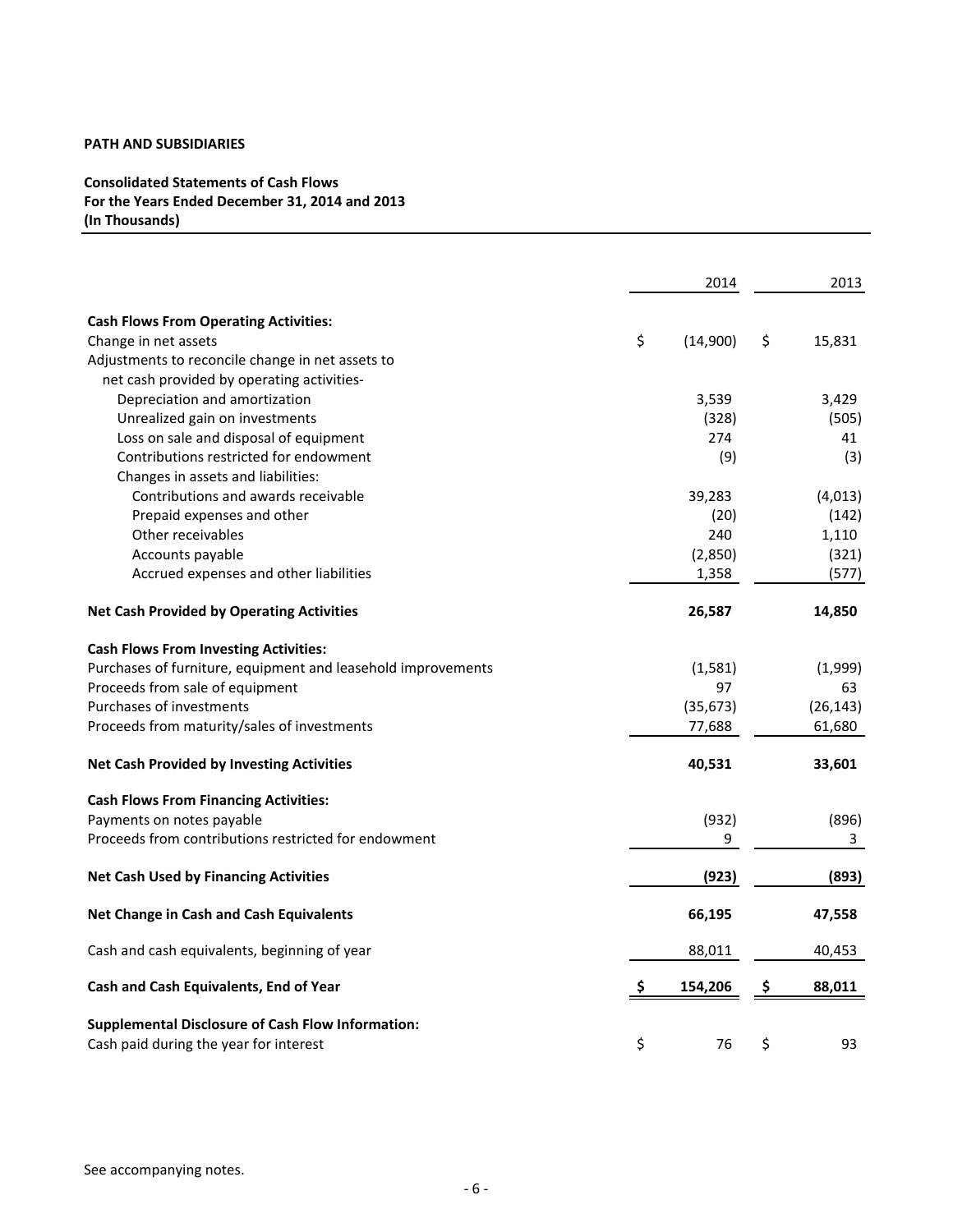**Notes to Consolidated Financial Statements For the Years Ended December 31, 2014 and 2013**

#### **Note 1 ‐ Organization and Summary of Accounting Policies**

**Organization ‐** Program for Appropriate Technology in Health (PATH) and its Subsidiaries (collectively, the Organization) is a 501(c)(3) nonprofit, nongovernmental organization incorporated in the State of Washington. Effective February 3, 2014, the Organization's legal name was changed to PATH. PATH is an international organization that drives transformative innovation to save lives and improve health, especially among women and children. PATH accelerates innovation across five platforms - vaccines, drugs, diagnostics, devices, and systems and service innovations - that harness its entrepreneurial insight, scientific and public health expertise, and passion for health equity. By mobilizing partners around the world, PATH takes innovation to scale, working alongside countries primarily in Africa and Asia to tackle their greatest health needs. Together they deliver measurable results that disrupt the cycle of poor health.

For nearly 40 years, PATH has been a pioneer in translating bold ideas into breakthrough health solutions, with a focus on child survival, maternal and reproductive health, and infectious diseases. With headquarters in Seattle, Washington, PATH has 1,300 employees and offices in more than 20 countries. PATH receives support from foundations, governments, multilateral agencies, nongovernmental organizations, universities, corporations, and individuals. Learn more at www.path.org.

During 2013, PATH ceased to control Organization for Appropriate Technologies in Health (OATH), a Ukrainian international nongovernmental organization.

**Basis of Presentation ‐** The consolidated financial statements of the Organization have been prepared on the accrual basis of accounting under accounting principles generally accepted in the United States (U.S. GAAP). The consolidated financial statements include the accounts of PATH and PATH's wholly-owned subsidiaries, including: PATH Vaccine Solutions (PVS), a 501(c)(3) nonprofit corporation formed to advance the development of vaccines to improve the health of children worldwide; Foundation for Appropriate Technologies in Health – Switzerland (FATH), a Swiss Foundation; OATH; and PATH Drug Solutions (PDS). All inter‐entity accounts and transactions have been eliminated in consolidation.

For the purposes of financial reporting, the Organization classifies resources into three net asset categories pursuant to any donor-imposed restrictions. Accordingly, the net assets of the Organization are classified and reported as follows:

Unrestricted Net Assets ‐ Net assets that are not subject to donor‐imposed stipulations.

Temporarily Restricted Net Assets ‐ Net assets subject to donor‐imposed stipulations that may or will be met either by actions of the Organization and/or the passage of time.

Permanently Restricted Net Assets ‐ Net assets restricted by donor‐imposed stipulations to be invested in perpetuity. The investment income from these funds is available for current use.

Support and revenue are reported as increases in unrestricted net assets unless the use of the related assets is limited by donor-imposed restrictions. Expenses are reported as decreases in unrestricted net assets. Gains and losses on investments and other assets or liabilities are reported as increases or decreases in unrestricted net assets unless their use is restricted by explicit donor stipulation or by law. Temporary restrictions expire when the donor‐stipulated purpose has been fulfilled and/or the donor-stipulated time period has elapsed. Expirations of temporary restrictions result in the reclassification of temporarily restricted net assets to unrestricted net assets and are reported in the consolidated statements of unrestricted activities as contributions and awards released from restrictions.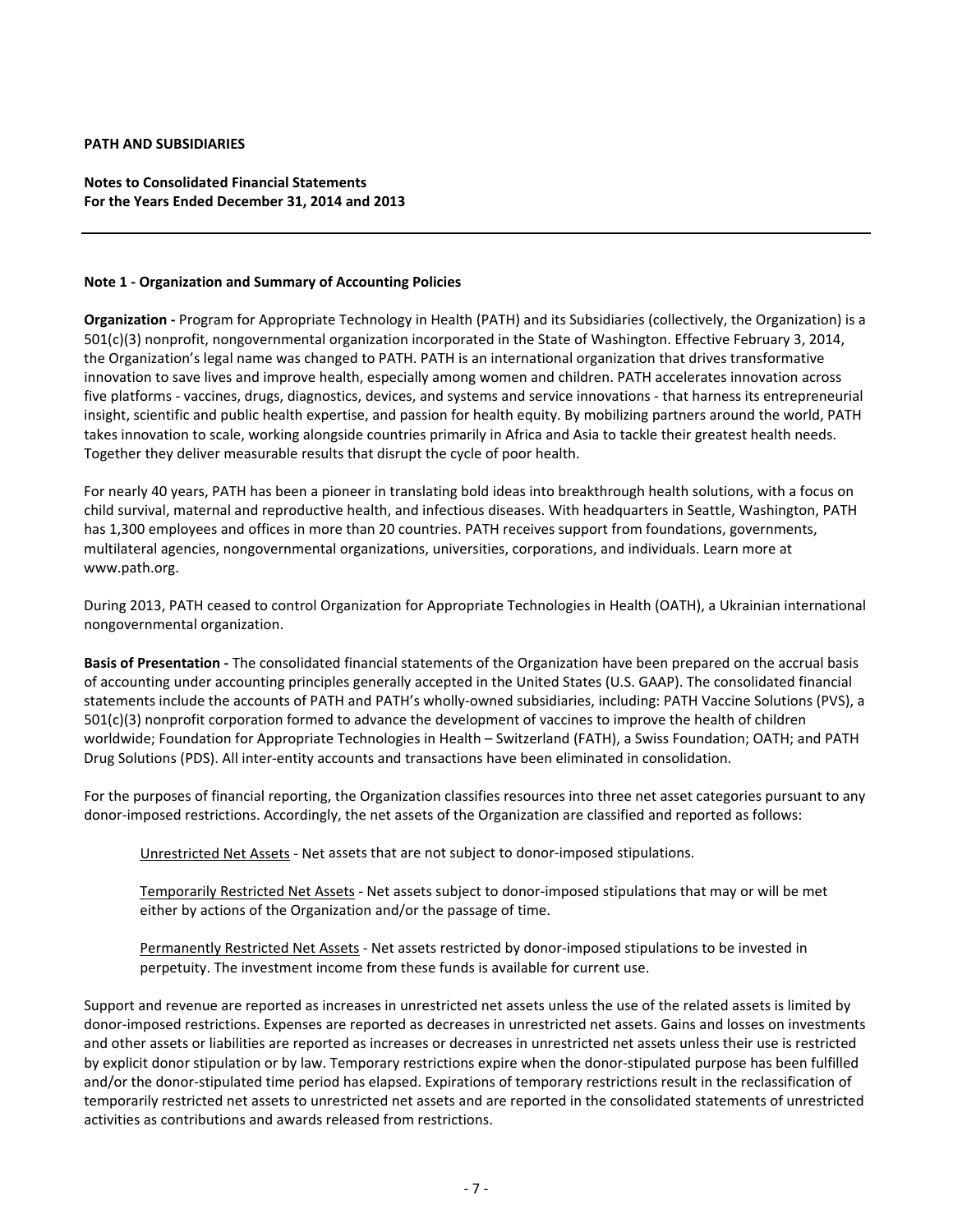**Notes to Consolidated Financial Statements For the Years Ended December 31, 2014 and 2013**

#### **Note 1 ‐ Continued**

**Cash and Cash Equivalents ‐** For purposes of the consolidated statements of cash flows, the Organization considers all highly liquid debt instruments purchased with an original maturity of three months or less, other than those held in the Organization's investment portfolio, to be cash equivalents.

**Investments ‐** Investments in equity securities with readily determinable market values and all debt securities are recorded at fair value. Unrealized and realized gains and losses on these investments are reported in the consolidated statements of activities and changes in net assets. Securities are generally held in custodial investment accounts administered by certain financial institutions.

Investment securities, in general, are exposed to various risks, including interest rate, credit and overall market volatility. Due to the level of risk associated with certain long-term investments, it is possible that changes in the values of these investments will occur in the near term and that such changes could materially affect the amounts reported in the consolidated statements of financial position.

Investment income consists primarily of income earned on cash, cash equivalents and investments, and is recognized as earned. Where directed by the donor or grantor, investment income on award advances is credited to specific restricted funds for future use as specified in the award agreement. All other interest income earned is credited to other restricted and unrestricted fund balances as is appropriate.

**Fair Value of Financial Instruments ‐** Financial instruments reported at fair value on a recurring basis include investments. Financial instruments not reported at fair value on a recurring basis include receivables, accounts payable and notes payable. The carrying amounts of these financial instruments approximate fair value.

**Contributions and Awards Receivable ‐** Contributions and awards receivable are stated at the amount management expects to collect from outstanding balances. Management provides for probable uncollectible amounts through a charge to expense and a credit to a valuation allowance based on its assessment of the current status of individual accounts. Balances that are still outstanding after management has used reasonable collection efforts are written off through a charge to the valuation allowance and a credit to accounts, grants or contributions receivable.

**Furniture, Equipment and Leasehold Improvements ‐** The Organization capitalizes furniture, equipment and leasehold improvements with a cost of \$5,000 or greater. The cost of furniture and equipment is depreciated over the estimated useful life of the asset and is computed using the straight‐line method. Leasehold improvements are amortized over the lives of the respective leases or the service lives of the improvements, whichever is shorter. Maintenance and repairs are charged to expense as incurred. Computer software purchased of \$25,000 or greater is capitalized and depreciated. Internally developed software and internally developed enhancements and modifications to existing or purchased software that result in additional functionality with a total development cost in excess of \$500,000 are capitalized and depreciated.

**Patent ‐** The donated patent is stated at the original assessed value less amortization computed on the straight‐line method over the life of the patent.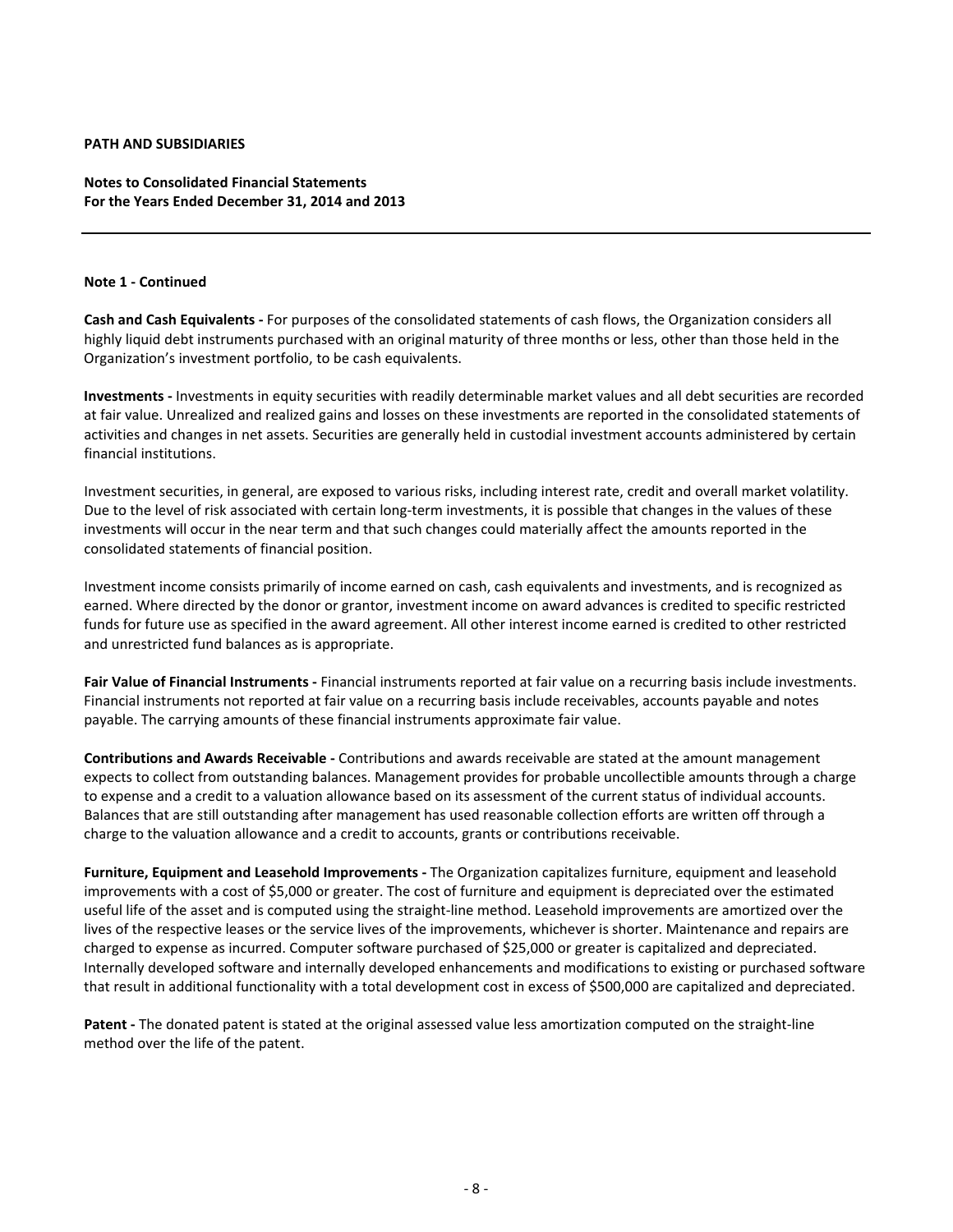**Notes to Consolidated Financial Statements For the Years Ended December 31, 2014 and 2013**

#### **Note 1 ‐ Continued**

**Vulnerability from Certain Concentrations ‐** Financial instruments that potentially subject the Organization to concentrations of credit and market risk consist primarily of cash and cash equivalents and investments. Cash and cash equivalents and investments held by financial institutions at times exceed Federal Deposit Insurance Corporation and Securities Investor Protection Corporation insured limits.

For the years ended December 31, 2014 and 2013, 51% and 45%, respectively, of the Organization's total revenues, gains and other support was received from one private foundation, and 61% and 53%, respectively, of gross contributions and awards receivable are from one private foundation. For the years ended December 31, 2014 and 2013, 25% and 33%, respectively, of the Organization's total revenues, gains and other support consists of awards from the United States government, and 14% and 18%, respectively, of gross contributions and awards receivable is from the United States government. Management is aware of the related vulnerabilities but does not anticipate any losses in connection with these concentrations. Management continues to seek improved diversification from donors and funding sources.

**Contributions and Awards Revenue Recognition ‐** Unconditional contributions and awards from U.S. and foreign government agencies, foundations and public and private funders are recognized as temporarily restricted revenue at the time committed or obligated, provided the donor has identified a restriction on the use of the funds. Revenue from contracts is recognized at the time the service or good is provided.

**Donated Goods and Services ‐** Donations of goods, including property and equipment, are recorded as support at their estimated fair values at the date of donation. Such donations are reported as unrestricted support unless the donor has restricted the donated asset to a specific purpose. Donated services are recognized if the services received (i) create or enhance nonfinancial assets or (ii) require specialized skills, are provided by individuals possessing those skills and would need to be purchased if not provided by donation. In‐kind donations totaled \$565,588 and \$465,965 for the years ended December 31, 2014 and 2013, respectively, and are included in the consolidated statements of unrestricted activities.

**Functional Allocation of Expenses ‐** The costs of providing the various programs and other activities have been summarized on a functional basis in the consolidated statements of unrestricted activities. Accordingly, certain costs have been allocated among the programs and supporting services benefited.

**Collaborations ‐** Awards, contracts and temporarily restricted contributions are used to fund projects related to global health. In connection with these projects, the Organization works with collaborating partners to assess health problems, identify and implement solutions and evaluate results. Accordingly, the Organization enters into funding agreements and cooperative agreements with these collaborating partners including international agencies, ministries of health, nongovernmental organizations, commercial entities, and universities, et cetera. Subagreements and subcontracts awarded from these projects are funded by temporarily restricted contributions from other organizations and recorded as expense, which totaled \$121.2 million and \$125.9 million for the years ended December 31, 2014 and 2013, respectively.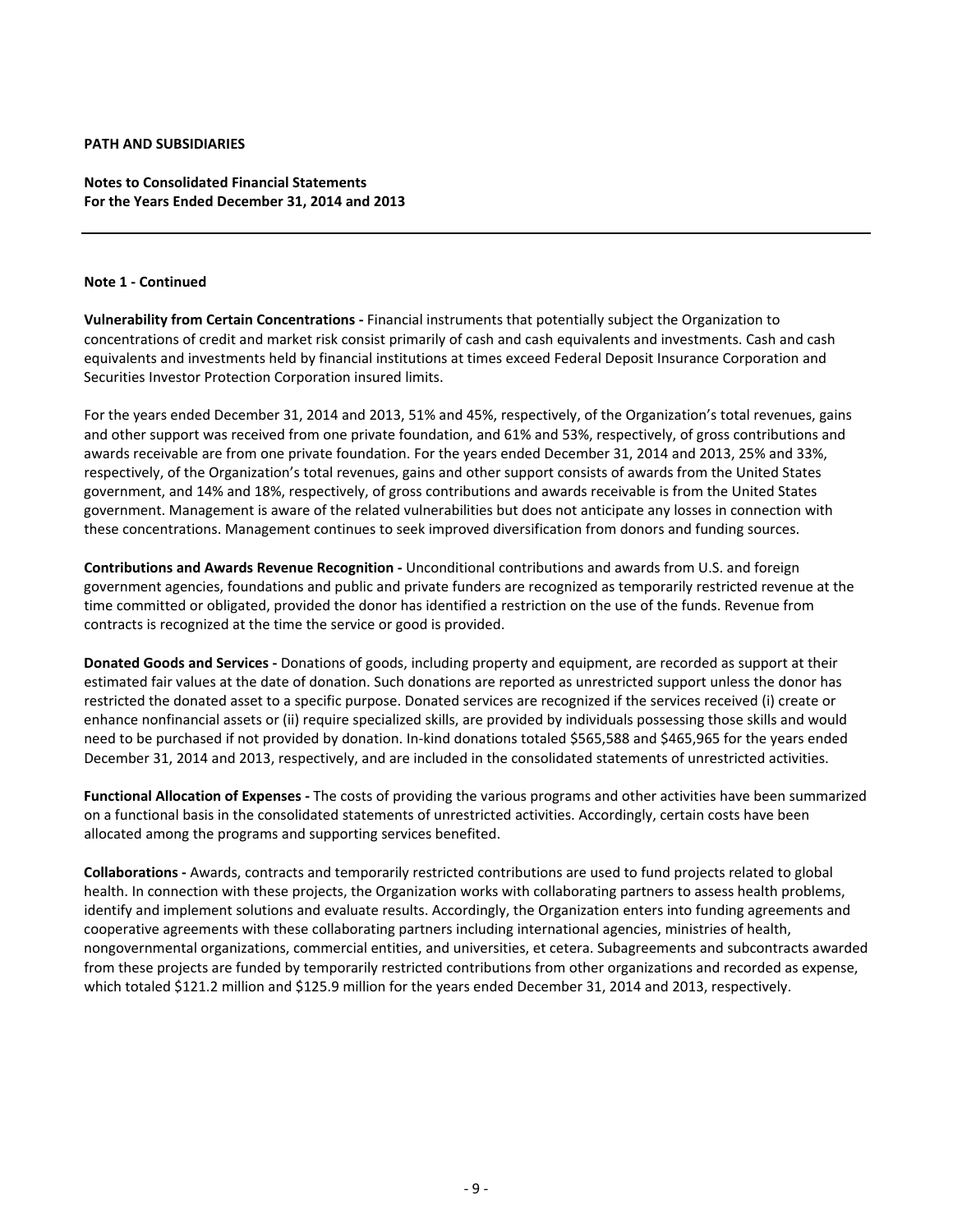**Notes to Consolidated Financial Statements For the Years Ended December 31, 2014 and 2013**

## **Note 1 ‐ Continued**

**Tax Exempt Status ‐** The Internal Revenue Service has determined that PATH, PVS and PDS are exempt from federal income taxes under provisions of Section 501(c)(3) of the Internal Revenue Code (IRC). They are classified as organizations that are not private foundations under Section 501(a) of the IRC. FATH, as an independent nonprofit foundation within the meaning of Articles 80 et seq of the Swiss Civil Code, has been granted tax exemption by the Department of Finance. OATH, as an international charity fund, has been registered as such based on Article 157 Part 111 of the Tax Code of Ukraine.

**Foreign Currency Translation ‐** Substantially all assets and liabilities of the Organization that are held in foreign currencies are translated at year end exchange rates. Revenues, gains and other support and expenses are translated at the average monthly exchange rates during the year. Gains and losses from foreign currency translation for the year are included in the consolidated statements of unrestricted activities.

**Use of Estimates ‐** The preparation of financial statements in accordance with U.S. GAAP requires management to make estimates and assumptions that affect the reported amounts of assets and liabilities, the disclosure of contingent assets and liabilities at the date of the consolidated financial statements and the reported amounts of revenues and expenses during the reporting period. Actual results could differ from those estimates.

**Reclassifications ‐** Certain reclassifications have been made to 2013 amounts to conform to the 2014 presentation. The reclassifications have no effect on the previously reported total assets, liabilities, net assets, or change in net assets for 2013.

**Subsequent Events ‐** The Organization has evaluated subsequent events through May 18, 2015, the date on which the consolidated financial statements were available to be issued.

### **Note 2 ‐ Cash and Cash Equivalents**

Cash and cash equivalents consisted of the following at December 31:

|                                                          | (In Thousands) |                   |  |                  |  |
|----------------------------------------------------------|----------------|-------------------|--|------------------|--|
|                                                          |                | 2014              |  | 2013             |  |
| Money market accounts and other cash equivalents<br>Cash |                | 126,598<br>27,608 |  | 73,514<br>14,497 |  |
|                                                          |                | 154,206           |  | 88,011           |  |

When specified by funding agreement, the Organization holds project-related funds in separate bank accounts.

Cash and cash equivalents held in bank accounts outside of the United States totaled \$29.1 million and \$16.3 million at December 31, 2014 and 2013, respectively.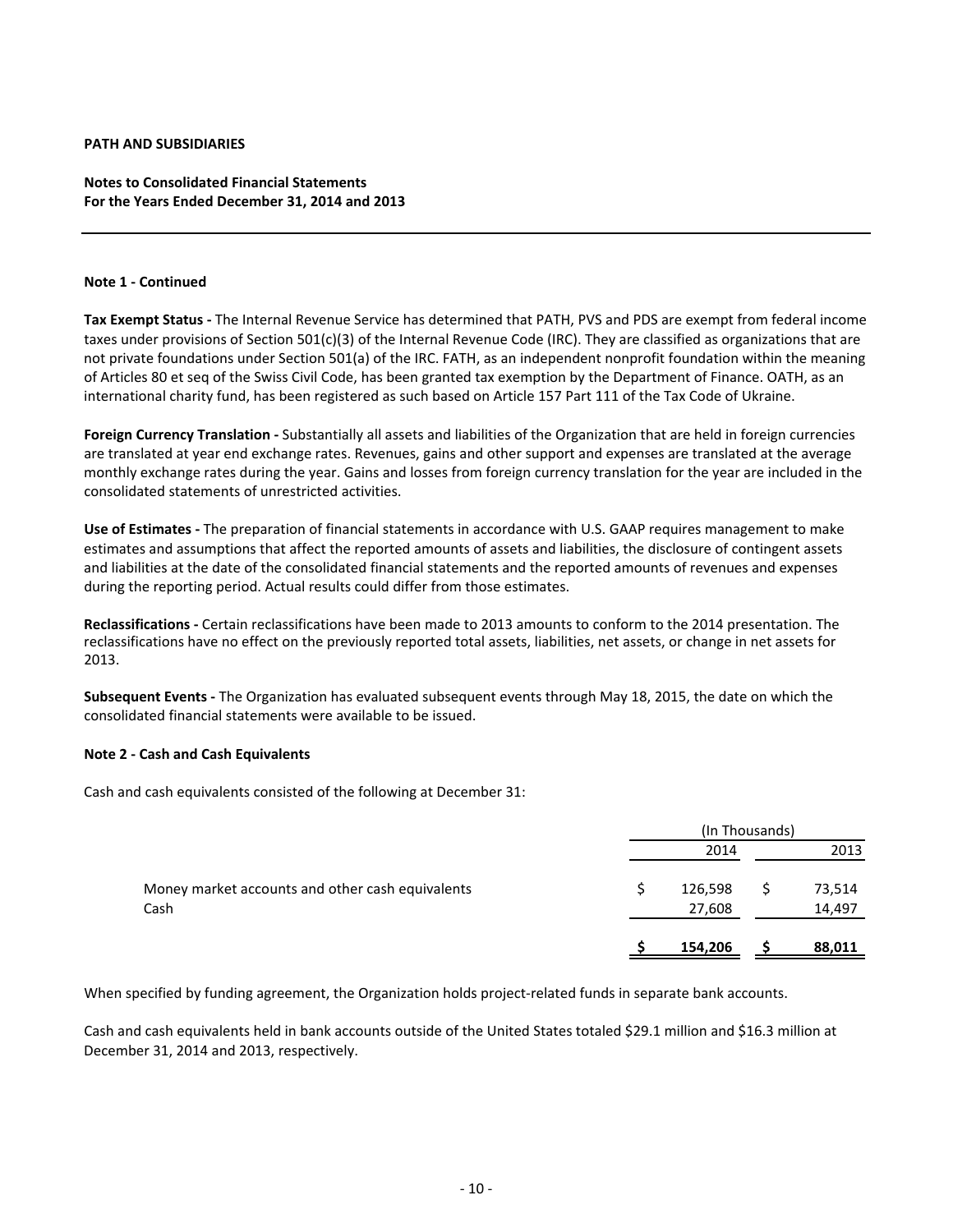## **Notes to Consolidated Financial Statements For the Years Ended December 31, 2014 and 2013**

#### **Note 3 ‐ Investments**

Investments consisted of the following at December 31:

|                                                | (In Thousands) |         |    |         |
|------------------------------------------------|----------------|---------|----|---------|
|                                                |                | 2014    |    | 2013    |
| Corporate bonds                                | \$.            | 125,754 | \$ | 164,568 |
| U.S., state, and foreign government securities |                | 48,813  |    | 22,836  |
| Asset-backed securities                        |                | 17,118  |    | 32,710  |
| Equity securities                              |                | 6,019   |    | 5,767   |
| Money market investment funds                  |                | 932     |    | 14,442  |
|                                                |                | 198,636 |    | 240,323 |

The return on cash and investments was comprised of the following for the years ended December 31:

| (In Thousands) |       |  |       |
|----------------|-------|--|-------|
|                | 2014  |  | 2013  |
|                | 2,503 |  | 3,037 |
|                | 328   |  | 505   |
|                | (339) |  | (94)  |
|                | 2,492 |  | 3,448 |
|                |       |  |       |

## **Note 4 ‐ Fair Value Measurements**

U.S. GAAP provides a framework for measuring fair value. To increase consistency and comparability in fair value measurements, the framework requires fair value to be determined based on the exchange price that would be received for an asset or paid to transfer a liability (exit price) in the principal or most advantageous market for the asset or liability in an orderly transaction between market participants.

The framework uses a three‐level valuation hierarchy based on observable and nonobservable inputs. Observable inputs consist of data obtained from independent sources. Nonobservable inputs reflect market assumptions. These two types of inputs are used to create the fair value hierarchy, giving preference to observable inputs.

Assets and liabilities classified as Level 1 have fair values based on unadjusted quoted market prices for identical instruments in active markets. Assets and liabilities classified as Level 2 have fair values based on quoted prices for similar instruments in active markets, quoted prices for identical or similar instruments in inactive markets, or model‐derived valuations whose inputs are observable. Assets and liabilities classified as Level 3 have fair values based on value drivers that are unobservable.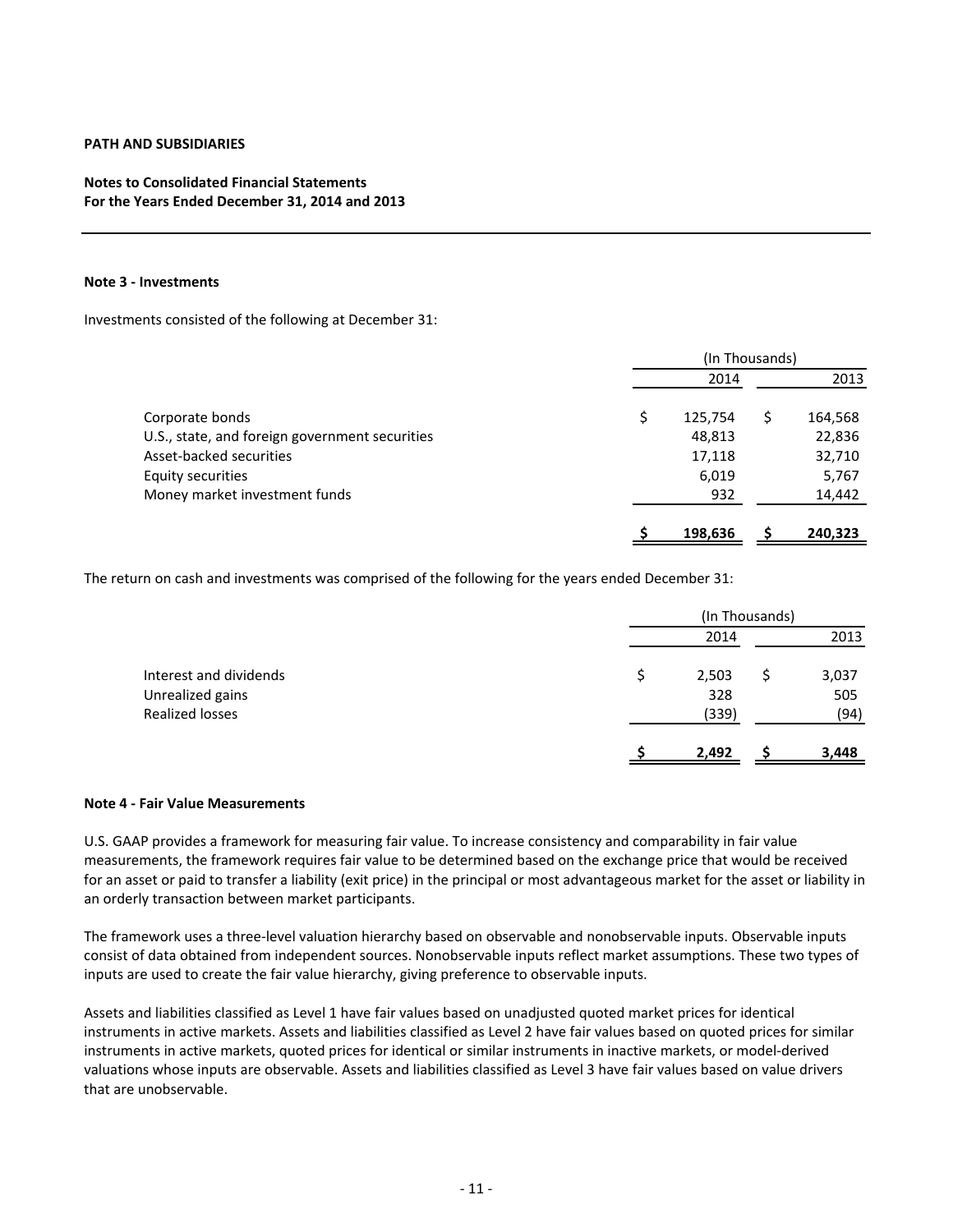# **Notes to Consolidated Financial Statements For the Years Ended December 31, 2014 and 2013**

## **Note 4 ‐ Continued**

Following is a description of the valuation methodologies used for assets measured at fair value. There have been no changes in the methodologies used at December 31, 2014 and 2013.

Money Market Investment Funds - Valued at cost plus accrued interest, which approximates fair value.

Equity and Debt Mutual Funds ‐ Valued at quoted market prices in active markets, which represent the net asset value (NAV) of shares held by the Organization at year‐end.

Equity Securities - Valued at the closing price reported on the active market on which the securities are traded.

Debt Securities - Valued using bid evaluations from similar instruments in actively traded markets.

Assets recorded at fair value on a recurring basis were as follows at December 31, 2014:

|                                            | (In Thousands) |         |    |         |    |         |
|--------------------------------------------|----------------|---------|----|---------|----|---------|
|                                            |                | Level 1 |    | Level 2 |    | Total   |
| Equity securities and equity mutual funds- |                |         |    |         |    |         |
| Equity securities:                         |                |         |    |         |    |         |
| Biopharmaceuticals                         | \$             | 21      | \$ |         | \$ | 21      |
| Equity mutual funds:                       |                |         |    |         |    |         |
| Large blend                                |                | 4,031   |    |         |    | 4,031   |
| Large value                                |                | 1,967   |    |         |    | 1,967   |
| Total equity securities and                |                |         |    |         |    |         |
| equity mutual funds                        |                | 6,019   |    |         |    | 6,019   |
| Debt securities and debt mutual funds-     |                |         |    |         |    |         |
| Debt securities:                           |                |         |    |         |    |         |
| U.S. government                            |                |         |    | 39,103  |    | 39,103  |
| Foreign government                         |                |         |    | 9,710   |    | 9,710   |
| Corporate                                  |                |         |    | 121,958 |    | 121,958 |
| Asset-backed securities                    |                |         |    | 17,118  |    | 17,118  |
| Debt mutual funds:                         |                |         |    |         |    |         |
| Multi-sector bond                          |                | 3,796   |    |         |    | 3,796   |
| Total debt securities and                  |                |         |    |         |    |         |
| debt mutual funds                          |                | 3,796   |    | 187,889 |    | 191,685 |
| Money market investment funds              |                | 932     |    |         |    | 932     |
| <b>Total Assets at Fair Value</b>          | \$             | 10,747  | \$ | 187,889 | \$ | 198,636 |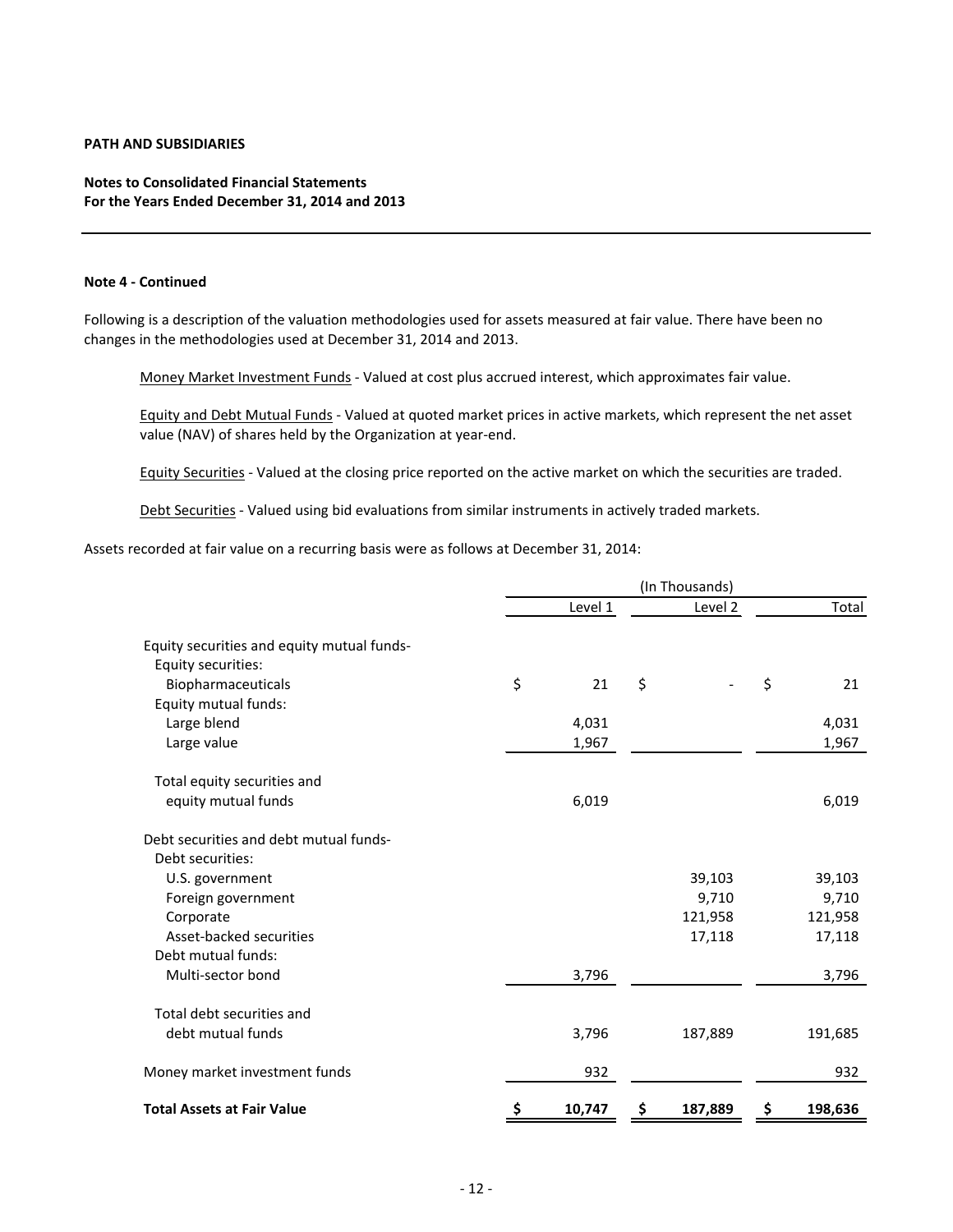# **Notes to Consolidated Financial Statements For the Years Ended December 31, 2014 and 2013**

## **Note 4 ‐ Continued**

Assets recorded at fair value on a recurring basis were as follows at December 31, 2013:

|                                            | (In Thousands) |         |    |         |               |
|--------------------------------------------|----------------|---------|----|---------|---------------|
|                                            |                | Level 1 |    | Level 2 | Total         |
| Equity securities and equity mutual funds- |                |         |    |         |               |
| Equity securities:                         |                |         |    |         |               |
| Biopharmaceuticals                         | \$             | 20      | \$ |         | \$<br>20      |
| Equity mutual funds:                       |                |         |    |         |               |
| Large blend                                |                | 3,827   |    |         | 3,827         |
| Large value                                |                | 1,920   |    |         | 1,920         |
| Total equity securities and                |                |         |    |         |               |
| equity mutual funds                        |                | 5,767   |    |         | 5,767         |
| Debt securities and debt mutual funds-     |                |         |    |         |               |
| Debt securities:                           |                |         |    |         |               |
| U.S. government                            |                |         |    | 14,318  | 14,318        |
| Foreign government                         |                |         |    | 8,518   | 8,518         |
| Corporate                                  |                |         |    | 161,003 | 161,003       |
| Asset-backed securities                    |                |         |    | 32,710  | 32,710        |
| Debt mutual funds:                         |                |         |    |         |               |
| Multi-sector bond                          |                | 3,565   |    |         | 3,565         |
| Total debt securities and                  |                |         |    |         |               |
| debt mutual funds                          |                | 3,565   |    | 216,549 | 220,114       |
| Money market investment funds              |                | 14,442  |    |         | 14,442        |
| <b>Total Assets at Fair Value</b>          | \$             | 23,774  | \$ | 216,549 | \$<br>240,323 |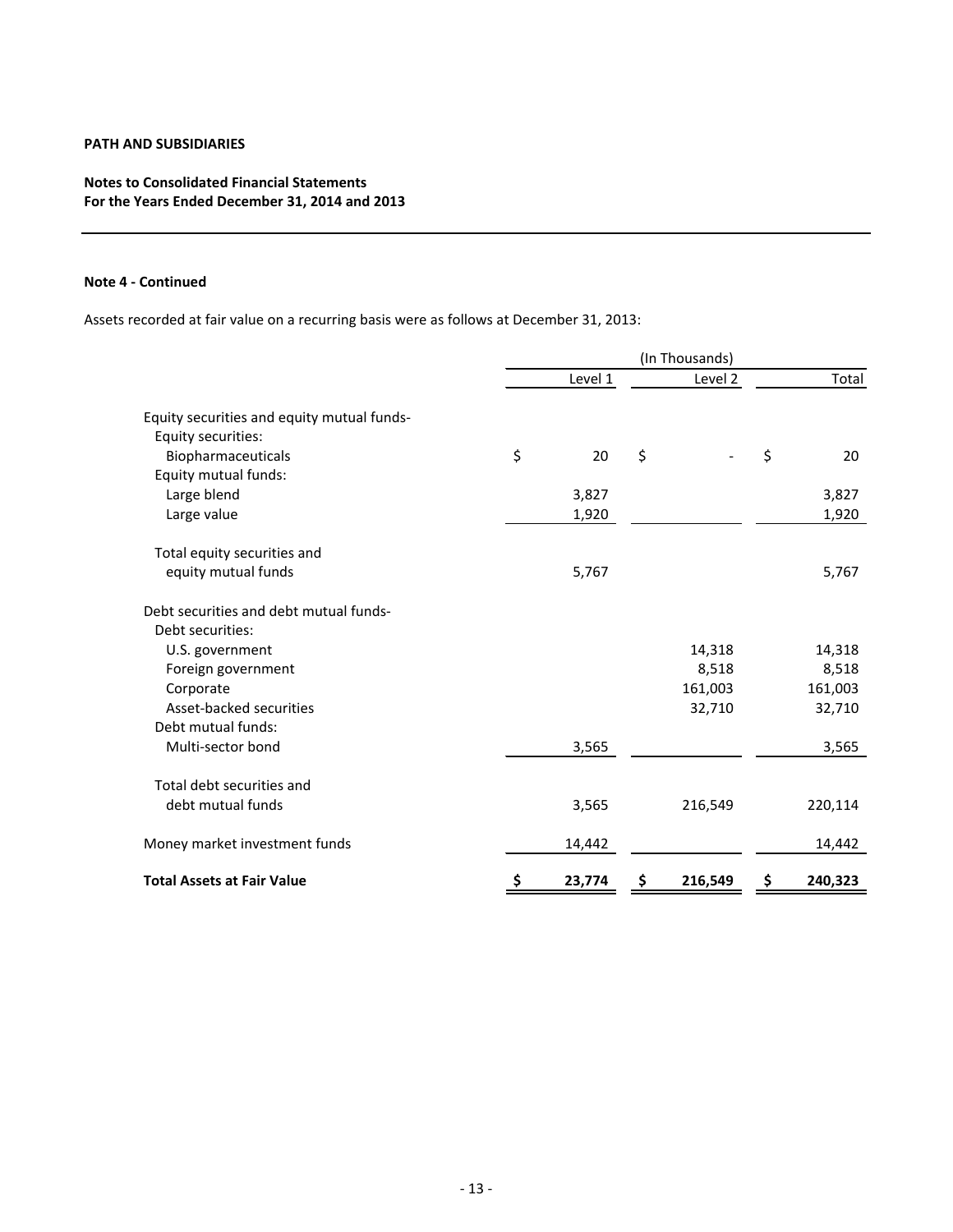## **Notes to Consolidated Financial Statements For the Years Ended December 31, 2014 and 2013**

## **Note 5 ‐ Contributions and Awards Receivable**

Contributions and awards receivable consisted of the following at December 31:

|                                           | (In Thousands) |  |          |  |  |
|-------------------------------------------|----------------|--|----------|--|--|
|                                           | 2014           |  | 2013     |  |  |
| Due in less than one year                 | 200,027        |  | 220,315  |  |  |
| Due in one to five years                  | 98,790         |  | 118,269  |  |  |
|                                           | 298,817        |  | 338,584  |  |  |
| Less present value discount (0.3% - 4.8%) | (654)          |  | (1, 111) |  |  |
| Less allowance for doubtful accounts      | (255)          |  | (282)    |  |  |
|                                           | 297,908        |  | 337,191  |  |  |

Awards from the U.S. government and certain nongovernment organizations are recorded as revenue when obligated, which may not reflect the full amount awarded. The total amount of unobligated awards pending for active projects was \$415.3 million and \$194.9 million at December 31, 2014 and 2013, respectively.

## **Note 6 ‐ Furniture, Equipment and Leasehold Improvements**

The Organization funds purchases of furniture, equipment and leasehold improvements from two sources: the capital fund, a designated reserve of unrestricted net assets; or temporarily restricted project funds.

Furniture, equipment and leasehold improvements consisted of the following at December 31:

|                                                   | 2014 (In Thousands) |           |    |              |    |           |
|---------------------------------------------------|---------------------|-----------|----|--------------|----|-----------|
|                                                   |                     | Capital   |    | Project      |    |           |
|                                                   |                     | Fund      |    | <b>Funds</b> |    | Total     |
| Furniture                                         | \$                  | 3,589     | \$ |              | \$ | 3,589     |
| Equipment                                         |                     | 4,060     |    | 6,307        |    | 10,367    |
| Leasehold improvements                            |                     | 20,236    |    | 67           |    | 20,303    |
|                                                   |                     | 27,885    |    | 6,374        |    | 34,259    |
| Less accumulated depreciation<br>and amortization |                     | (12, 677) |    | (4, 228)     |    | (16, 905) |
|                                                   |                     | 15,208    |    | 2,146        |    | 17,354    |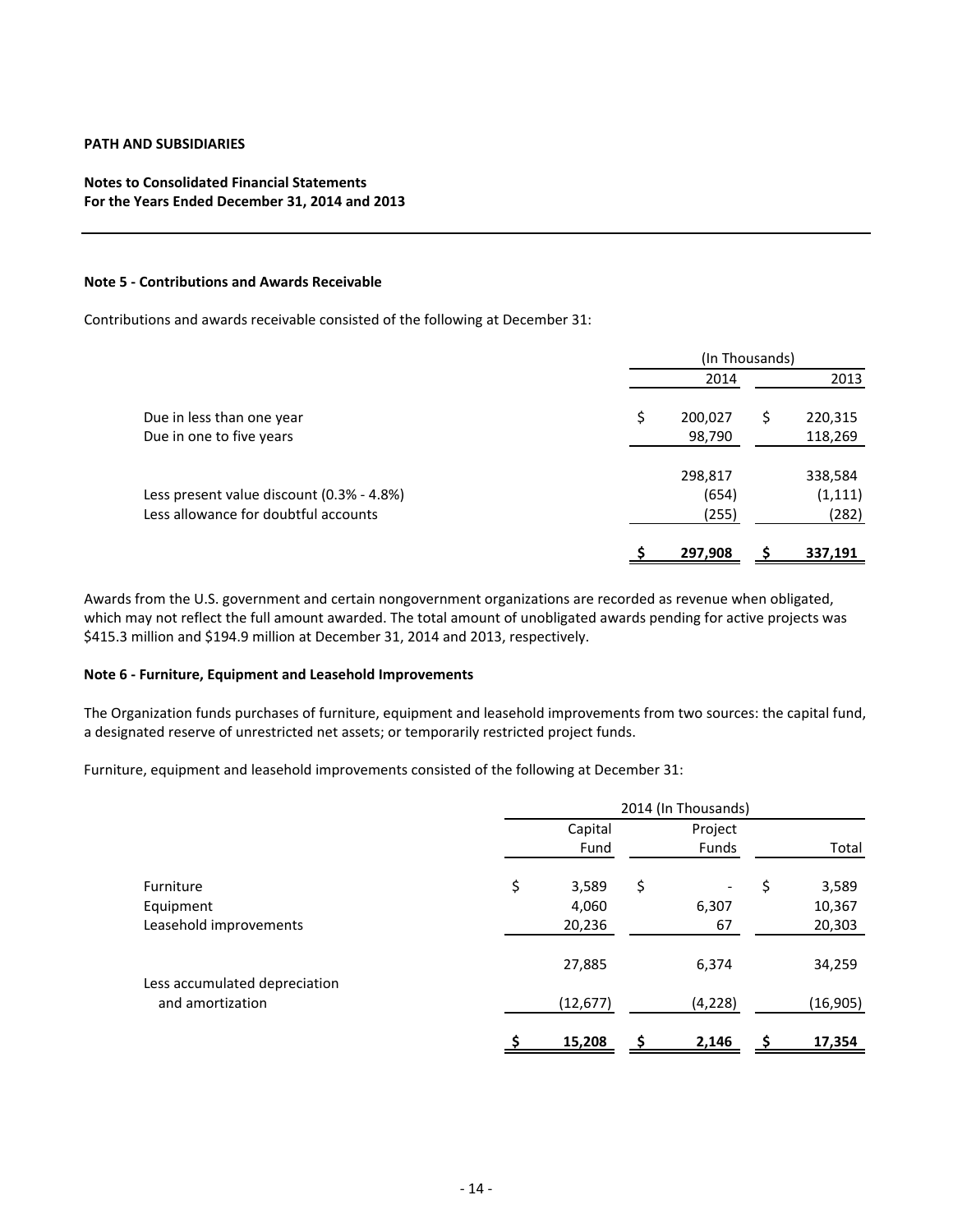## **Notes to Consolidated Financial Statements For the Years Ended December 31, 2014 and 2013**

## **Note 6 ‐ Continued**

|                               | 2013 (In Thousands) |                 |    |                  |    |           |
|-------------------------------|---------------------|-----------------|----|------------------|----|-----------|
|                               |                     | Capital<br>Fund |    | Project<br>Funds |    | Total     |
| Furniture                     | \$                  | 3,490           | \$ | 7                | \$ | 3,497     |
| Equipment                     |                     | 4,433           |    | 6,201            |    | 10,634    |
| Leasehold improvements        |                     | 20,465          |    | 67               |    | 20,532    |
| Software in progress          |                     | 603             |    |                  |    | 603       |
| Less accumulated depreciation |                     | 28,991          |    | 6,275            |    | 35,266    |
| and amortization              |                     | (11, 818)       |    | (3,944)          |    | (15, 762) |
|                               |                     | 17,173          |    | 2,331            |    | 19,504    |

### **Note 7 ‐ Patent**

The Organization holds a patent for the UltraRice Technology for fortified rice originally valued at \$3.3 million. The patent was issued in March 1995 and expires in March 2015. The patent is being amortized over its expected useful life of 18.25 years. Accumulated amortization totaled \$3.2 million and \$3.0 million as of December 31, 2014 and 2013, respectively.

### **Note 8 ‐ Line of Credit**

The Organization has a revolving line of credit for up to \$1 million with a commercial bank for working capital purposes available through June 30, 2016. Interest on the line is at LIBOR plus 1.25%. The line of credit is secured by the Organization's personal property. The credit facility available to the Organization is reduced by Standby Letters of Credit (SBLC) associated with various lease commitments. PATH has a SBLC for \$234,300 and \$361,000 at December 31, 2014 and 2013, respectively. No amounts were outstanding under the line of credit or SBLC at December 31, 2014 or 2013.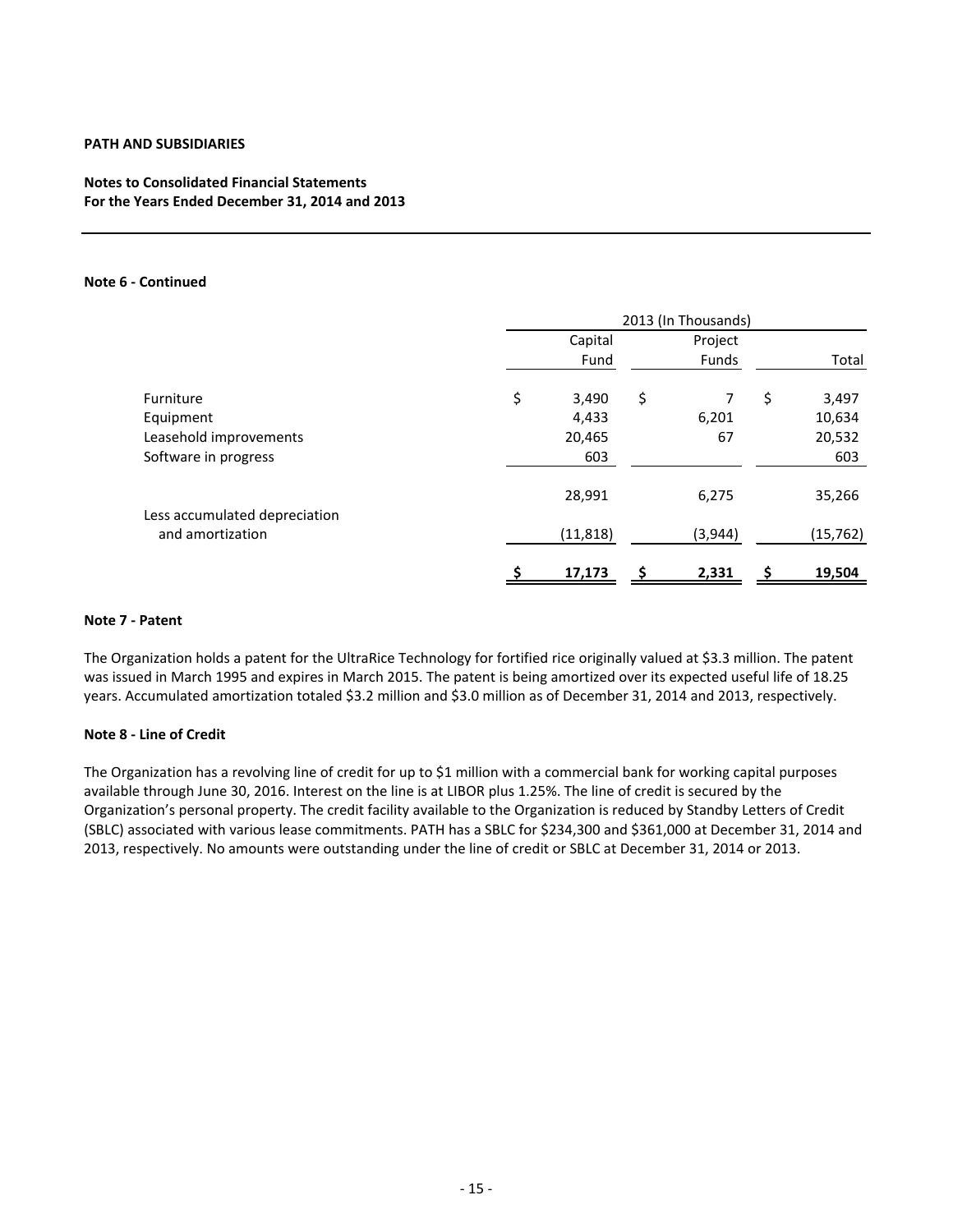# **Notes to Consolidated Financial Statements For the Years Ended December 31, 2014 and 2013**

# **Note 9 ‐ Notes Payable**

Notes payable consisted of the following at December 31:

|                                                                                                                                                                                                                                                                                                                                                                                                                            | (In Thousands) |                                 |    |       |
|----------------------------------------------------------------------------------------------------------------------------------------------------------------------------------------------------------------------------------------------------------------------------------------------------------------------------------------------------------------------------------------------------------------------------|----------------|---------------------------------|----|-------|
|                                                                                                                                                                                                                                                                                                                                                                                                                            |                | 2014                            |    | 2013  |
| Note payable to a commercial bank maturing February 1, 2018.<br>Interest payments accrue at 1.86%. Principal is payable in monthly<br>installments of \$56,944. The note is secured by the Organization's<br>personal property. The note includes certain restrictive covenants,<br>including the requirement for the Organization to maintain certain<br>financial ratios.                                                | \$             | 2,164                           | \$ | 2,847 |
| Program-related investment from a private foundation in the form<br>of a note payable maturing November 2019. Interest is paid at a 2%<br>fixed rate. Quarterly principal and interest payments of \$69,114 are<br>required. The note is secured by the Organization's trade fixtures,<br>equipment and furnishings. The note includes certain restrictive<br>covenants, including the requirement for the Organization to |                |                                 |    |       |
| maintain certain financial ratios.                                                                                                                                                                                                                                                                                                                                                                                         |                | 1,240                           |    | 1,489 |
|                                                                                                                                                                                                                                                                                                                                                                                                                            |                | 3,404                           |    | 4,336 |
| Maturities of notes payable are as follows:                                                                                                                                                                                                                                                                                                                                                                                |                |                                 |    |       |
| For the Year Ending December 31,                                                                                                                                                                                                                                                                                                                                                                                           |                | (In Thousands)                  |    |       |
| 2015<br>2016<br>2017<br>2018<br>2019                                                                                                                                                                                                                                                                                                                                                                                       | \$             | 937<br>942<br>947<br>383<br>195 |    |       |
|                                                                                                                                                                                                                                                                                                                                                                                                                            | Ś              | 3,404                           |    |       |

Interest expense on notes payable totaled \$76,000 and \$93,000 for the years ended December 31, 2014 and 2013, respectively.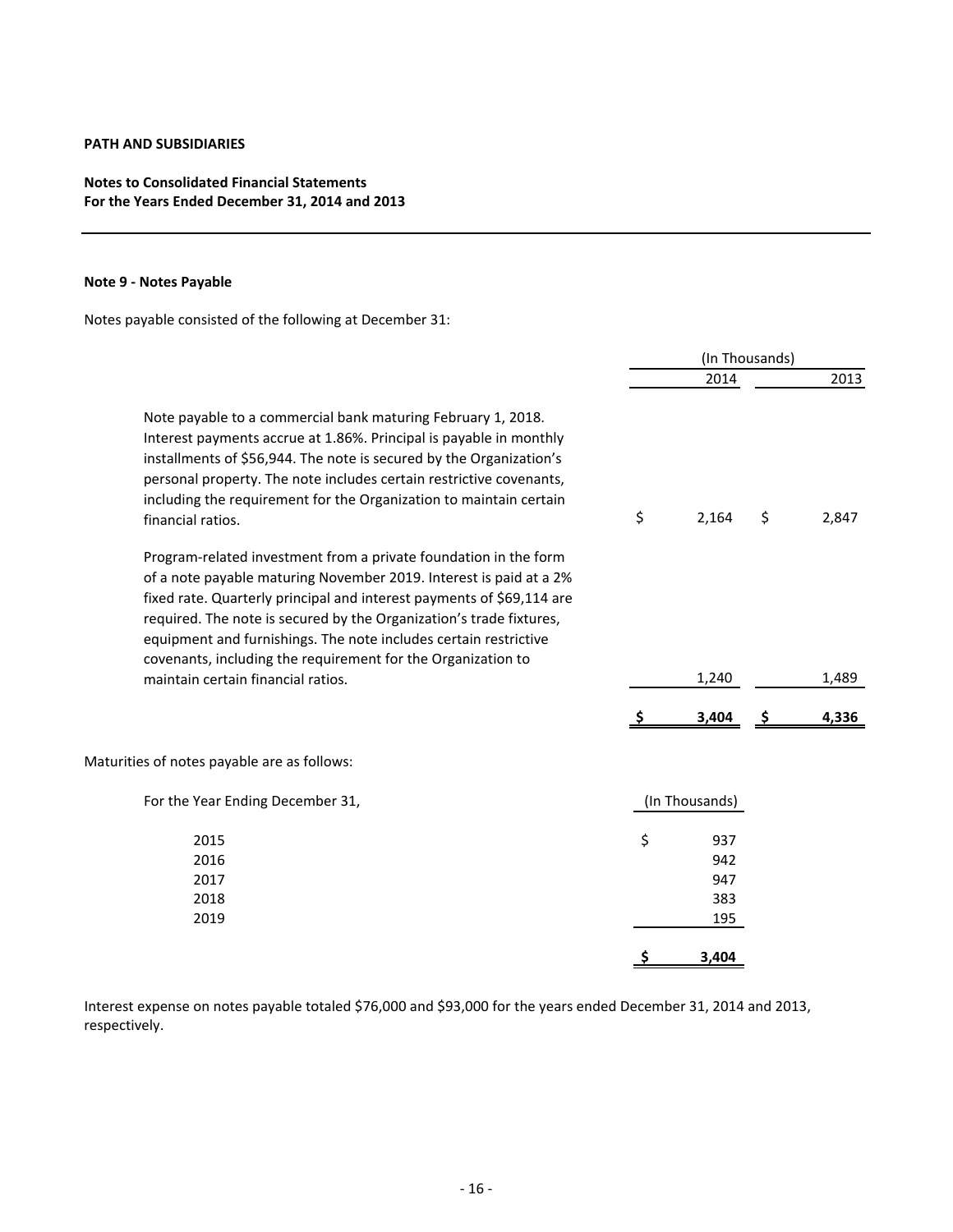## **Notes to Consolidated Financial Statements For the Years Ended December 31, 2014 and 2013**

#### **Note 10 ‐ Self‐Insurance Reserve**

The Organization maintains a research insurance program made up of a Self‐Insured Retention (SIR) reserve fund and an excess insurance policy. The Organization's SIR program covers claims up to \$250,000 per incident and is funded by allocations to programs that are conducting clinical trials involving human subjects. As of December 31, 2014 and 2013, \$2.1 million has been funded and set aside in the reserve. It is anticipated that additional planned annual allocations and interest income will add to the reserve going forward. Additionally, the Organization carries an excess insurance policy to cover any potential claims from \$250,000 to \$10 million.

## **Note 11 ‐ Unrestricted Net Assets**

Unrestricted net assets consisted of the following at December 31:

|                                   | (In Thousands) |        |    |        |  |  |
|-----------------------------------|----------------|--------|----|--------|--|--|
|                                   | 2014           |        |    | 2013   |  |  |
| Capital Fund                      | \$             | 3,350  | \$ | 3,350  |  |  |
| Catalyst Fund                     |                | 6,557  |    | 4,813  |  |  |
| Board Designated Reach Fund       |                |        |    | 993    |  |  |
| <b>FIPI</b>                       |                |        |    | 12     |  |  |
| Patent                            |                | 45     |    | 224    |  |  |
| <b>Board Designated Endowment</b> |                | 3,499  |    | 3,224  |  |  |
| <b>Microcredit Guaranty</b>       |                | 988    |    | 988    |  |  |
| Self-Insured Retention Reserve    |                | 2,079  |    | 2,078  |  |  |
| Undesignated                      |                | 3,661  |    | 6,712  |  |  |
|                                   |                | 20,179 |    | 22,394 |  |  |

The following is a description of board designated unrestricted net assets:

Capital Fund ‐ Represents the portion of net assets attributed to the net book value of fixed assets and amounts designated for future purchases of fixed assets, net of any related loan balance.

Catalyst Fund ‐ Represents a fund established by the Organization that consists of donor contributions that serve as a key source of innovation funding; funds that support new initiatives, leverage major grants and meet critical organizational needs.

Board Designated Reach Fund ‐ Represents a board designated portion of the Reach fund, which was established by the Organization to expand and deepen the Organization's geographic reach, accelerate the development and introduction of health technologies, deliver integrated packages of health solutions, and build organizational infrastructure including investing in people and systems for the future. The board designated portion of this fund was closed during 2014.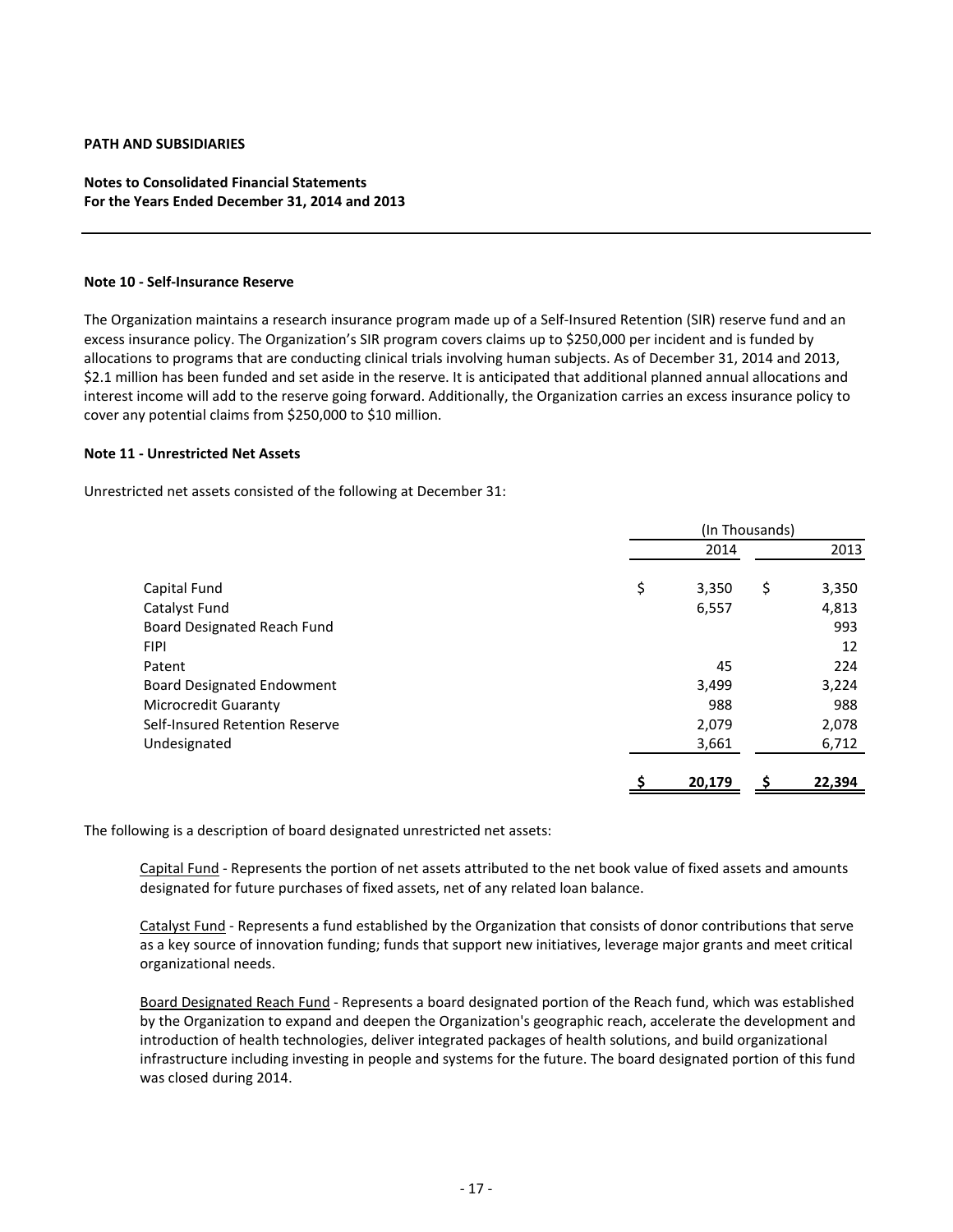## **Notes to Consolidated Financial Statements For the Years Ended December 31, 2014 and 2013**

## **Note 11 ‐ Continued**

FIPI - The Fund for Intellectual Property and Innovation (FIPI) is a reserve generated by net royalty earnings and license fees resulting from the licensing and/or transfers of technologies. The funds are used for patent application and maintenance, and the advancement of technologies. The fund was closed during 2014.

Patent - Represents the net value of the donated UltraRice Patent (Note 7).

Board Designated Endowment - The endowment that is included in unrestricted net assets represents amounts designated by the Board.

Microcredit Guaranty - A reserve fund established as part of the Organization's microcredit loan guaranty program (Note 16).

Self-Insured Retention Reserve - The amount funded to date to pay the Organization's share of any claims resulting from settlement or judgment of actions as a result of clinical trials (Note 10).

## **Note 12 ‐ Temporarily Restricted Net Assets**

Temporarily restricted net assets were available for the following purposes at December 31:

|                                                | (In Thousands) |         |   |         |  |  |  |
|------------------------------------------------|----------------|---------|---|---------|--|--|--|
|                                                |                | 2014    |   | 2013    |  |  |  |
| Privately funded projects                      | \$             | 484.481 | S | 460,402 |  |  |  |
| U.S. government funded projects                |                | 30,730  |   | 42,322  |  |  |  |
| Project funds generated from interest earnings |                | 29,392  |   | 35,454  |  |  |  |
| International government funded projects       |                | 31,723  |   | 50,094  |  |  |  |
| International bi-lateral funded projects       |                | 11,927  |   | 12,596  |  |  |  |
| Project equipment                              |                | 2,234   |   | 2,416   |  |  |  |
| Endowment earnings                             |                | 2,518   |   | 2,415   |  |  |  |
|                                                |                | 593,005 |   | 605.699 |  |  |  |
|                                                |                |         |   |         |  |  |  |

Restricted funds are available for projects specified by donors and are focused primarily on global health initiatives.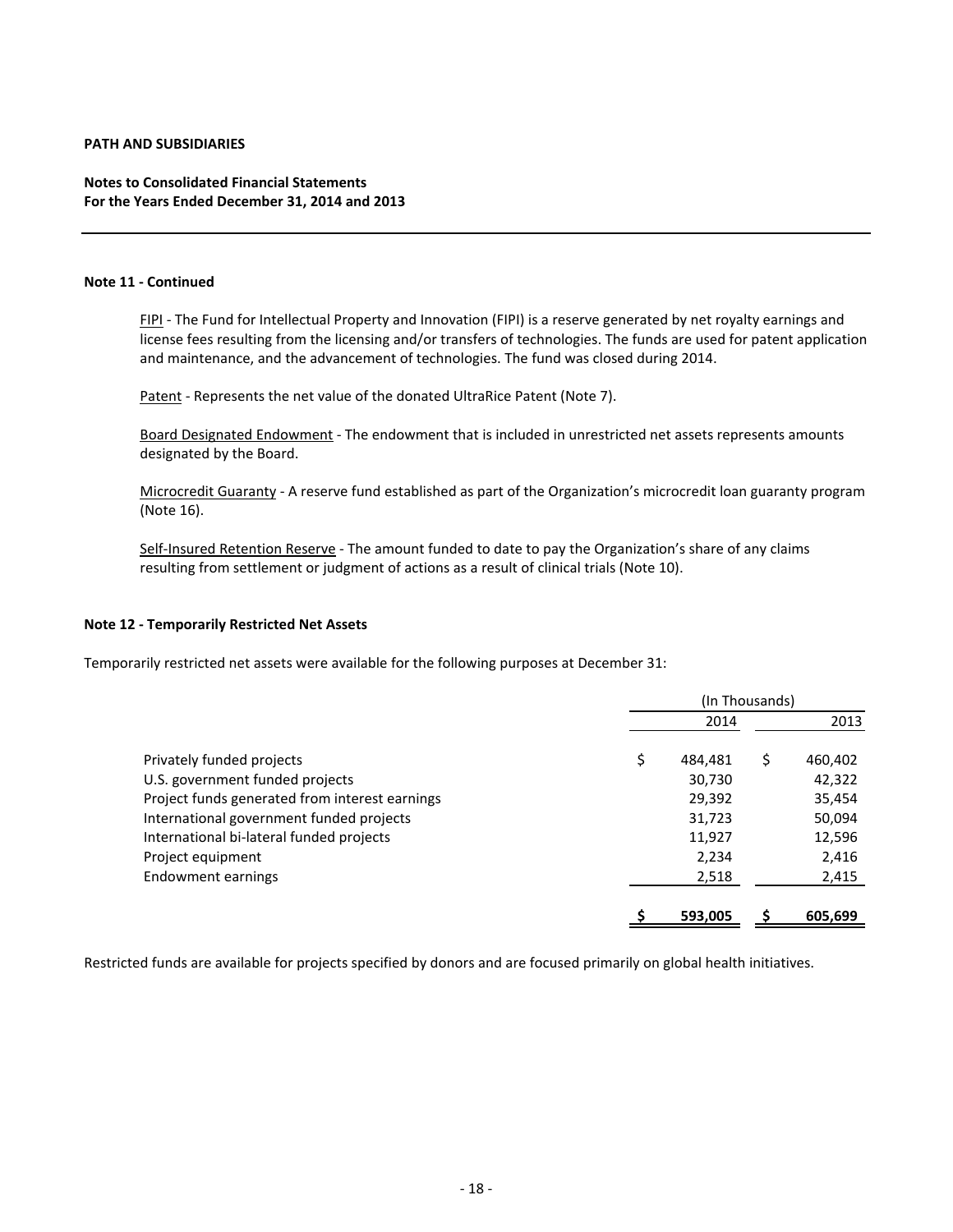## **Notes to Consolidated Financial Statements For the Years Ended December 31, 2014 and 2013**

#### **Note 13 ‐ Endowment**

The Organization's endowment consists of a number of funds established for a variety of purposes. Its endowment includes both donor-restricted endowment funds and funds designated by the Board to function as an endowment (quasiendowment). As required by U.S. GAAP, net assets associated with endowment funds, including quasi-endowments, are classified and reported based on the existence or absence of donor‐imposed restrictions.

The Board of Directors of the Organization has reviewed the Washington State Prudent Management of Institutional Funds Act (PMIFA) and, having reviewed its rights and obligations thereunder, has determined that it is desirable to preserve, on a long-term basis, the fair value of the original gift as of the gift date of the donor-restricted endowment funds absent explicit donor stipulations to the contrary. As a result of this determination, the Organization classifies as permanently restricted net assets the original value of gifts to the permanent endowment, the original value of subsequent gifts to the permanent endowment, and accumulations to the permanent endowment made in accordance with the direction of the applicable donor gift instrument. The remaining portion of the donor-restricted endowment fund that is not classified in permanently restricted net assets is classified as temporarily restricted net assets until those amounts are appropriated for expenditure by the Organization in a manner consistent with the standard of prudence prescribed by PMIFA.

In accordance with PMIFA, the Organization considers the following factors in making a determination to appropriate or accumulate donor‐restricted endowment funds: 1) duration and preservation of the endowment fund; 2) the purposes of the Organization and the endowment fund; 3) general economic conditions; 4) effect of inflation or deflation; 5) the expected total return from income and the appreciation of investments; 6) other resources of the Organization; and, 7) the investment policy of the Organization.

Endowment net assets consisted of the following at December 31:

|                                                                            | 2014 (In Thousands) |              |             |             |             |             |    |                |
|----------------------------------------------------------------------------|---------------------|--------------|-------------|-------------|-------------|-------------|----|----------------|
|                                                                            |                     |              | Temporarily |             | Permanently |             |    |                |
|                                                                            |                     | Unrestricted |             | Restricted  |             | Restricted  |    | Total          |
| Donor restricted endowment funds<br>Board designated quasi-endowment funds | \$                  | 3,499        | \$          | 2,518       | \$          | 3,387       | \$ | 5,905<br>3,499 |
|                                                                            |                     | 3,499        |             | 2,518       | - \$        | 3,387       |    | 9,404          |
|                                                                            | 2013 (In Thousands) |              |             |             |             |             |    |                |
|                                                                            |                     |              |             | Temporarily |             | Permanently |    |                |
|                                                                            |                     | Unrestricted |             | Restricted  |             | Restricted  |    | Total          |
| Donor restricted endowment funds<br>Board designated quasi-endowment funds | \$                  | 3,224        | \$          | 2,415       | \$          | 3,378       | \$ | 5,793<br>3,224 |
|                                                                            |                     | 3,224        |             | 2,415       | S           | 3,378       | S  | 9,017          |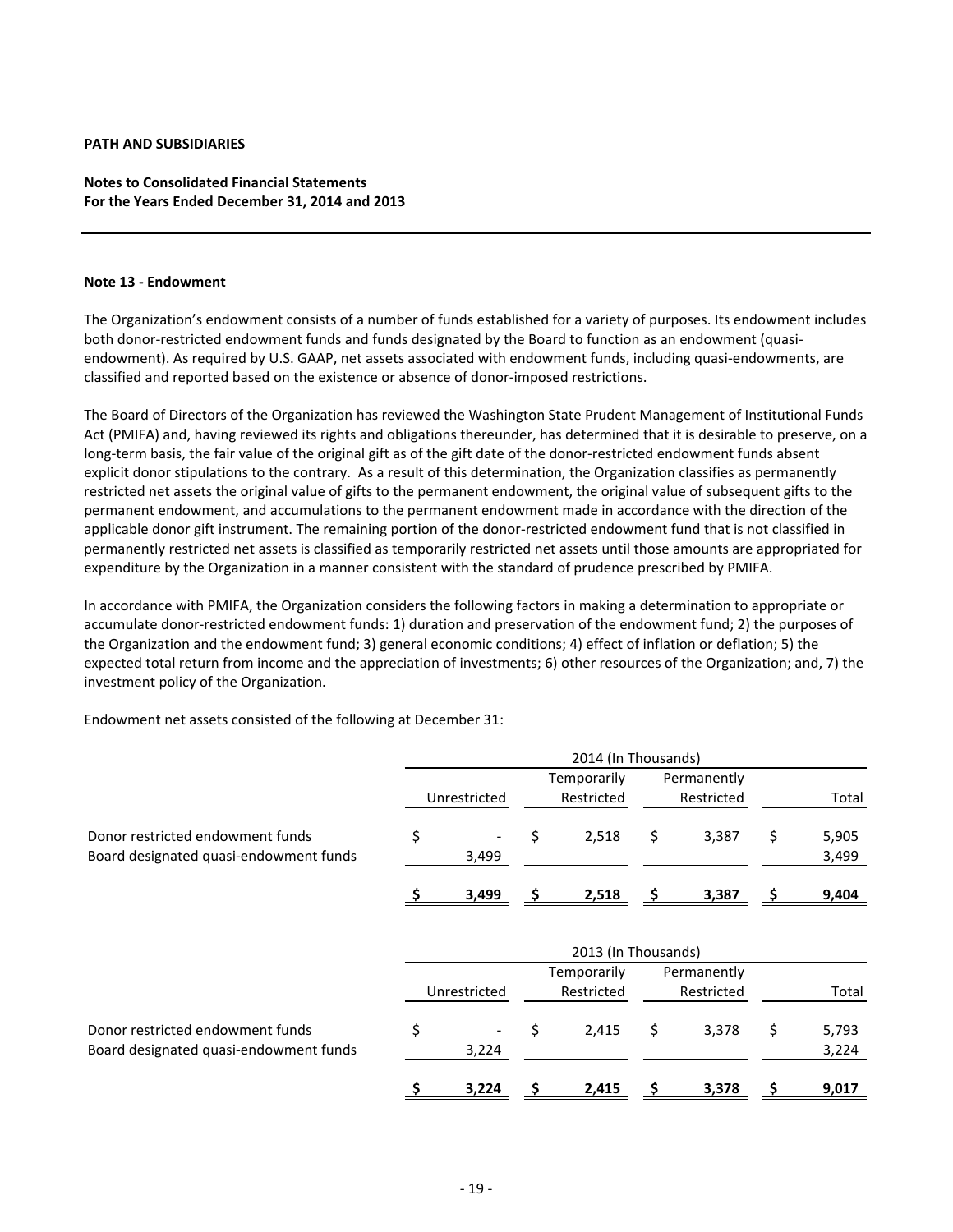# **Notes to Consolidated Financial Statements For the Years Ended December 31, 2014 and 2013**

## **Note 13 ‐ Continued**

Changes to endowment net assets were as follows for the years ended December 31, 2014 and 2013:

|                                                                                         | (In Thousands) |              |    |                           |    |                           |    |              |
|-----------------------------------------------------------------------------------------|----------------|--------------|----|---------------------------|----|---------------------------|----|--------------|
|                                                                                         |                | Unrestricted |    | Temporarily<br>Restricted |    | Permanently<br>Restricted |    | Total        |
| Endowment net assets,<br>January 1, 2013                                                | \$             | 2,792        | \$ | 1,640                     | \$ | 3,375                     | \$ | 7,807        |
| Endowment investment return-<br>Interest and dividends<br>Realized and unrealized gains |                | 54<br>378    |    | 134<br>937                |    |                           |    | 188<br>1,315 |
| Total endowment investment return                                                       |                | 432          |    | 1,071                     |    |                           |    | 1,503        |
| Contributions                                                                           |                |              |    |                           |    | 3                         |    | 3            |
| Earnings appropriated for expenditure                                                   |                |              |    | (296)                     |    |                           |    | (296)        |
| <b>Endowment Net Assets,</b><br>December 31, 2013                                       |                | 3,224        |    | 2,415                     |    | 3,378                     |    | 9,017        |
| Endowment investment return-<br>Interest and dividends<br>Realized and unrealized gains |                | 74<br>201    |    | 133<br>361                |    |                           |    | 207<br>562   |
| Total endowment investment return                                                       |                | 275          |    | 494                       |    |                           |    | 769          |
| Contributions                                                                           |                |              |    |                           |    | 9                         |    | 9            |
| Earnings appropriated for expenditure                                                   |                |              |    | (391)                     |    |                           |    | (391)        |
| <b>Endowment Net Assets,</b><br>December 31, 2014                                       | Ş              | 3,499        | \$ | 2,518                     | \$ | 3,387                     | Ş  | 9,404        |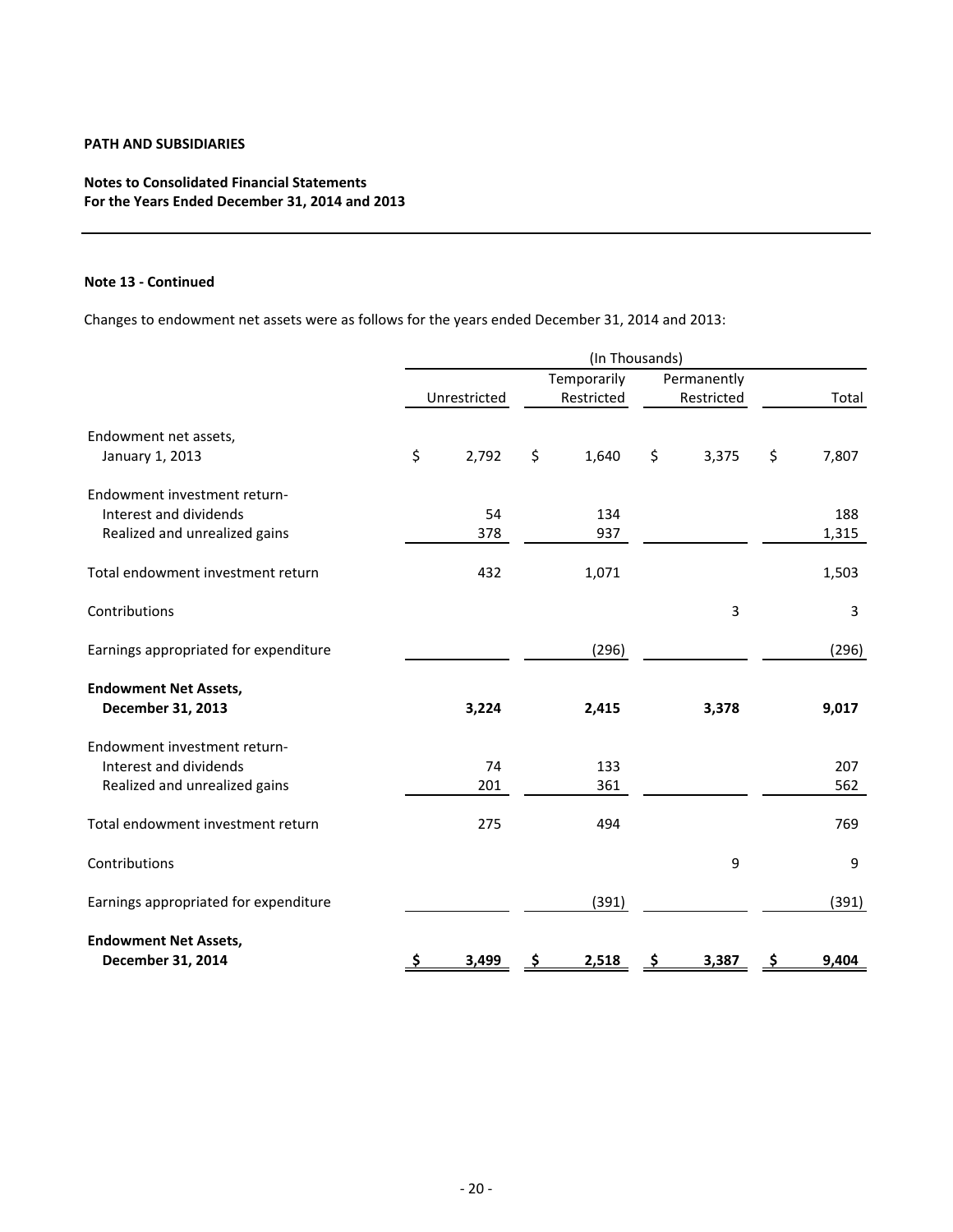## **Notes to Consolidated Financial Statements For the Years Ended December 31, 2014 and 2013**

#### **Note 13 ‐ Continued**

The Organization has adopted investment and spending policies for endowment assets that attempt to provide a predictable stream of funding to programs supported by its endowment while seeking to maintain the purchasing power of the endowment assets. Endowment assets include those assets of donor-restricted funds that the Organization must hold in perpetuity or for donor‐specified periods as well as board designated funds. Under this policy, as approved by the Board of Directors, the endowment assets are invested in mutual funds to ensure a broad diversification among investment styles, sectors, industries, market capitalizations and credit quality. These vehicles offer the advantages of economies of scale, greater liquidity, broader diversification, cost efficiency, lower transaction costs and low minimum investment requirements not available through separate account management. The performance objective for the total endowment investment portfolio is to achieve an annualized investment return, net of fees, which will exceed a composite index composed of 40% Barclays Capital Aggregate Index and 60% S&P 500 Index. Performance is monitored quarterly over rolling one‐year, three‐year and five‐year periods. The Organization expects its endowment funds, over time, to provide an average rate of return of approximately 5% annually. Actual returns in any given year may vary from this amount based on current market conditions.

To satisfy its long‐term rate‐of‐return objectives, the Organization relies on a total return strategy in which investment returns are achieved through both capital appreciation (realized and unrealized) and current yield (interest and dividends). The Organization targets a diversified asset allocation between two asset classes: 40% fixed income and 60% equity investments to achieve its long‐term return objectives within prudent risk constraints.

The Organization has established an endowment spending policy for appropriating a maximum distribution in support of PATH's programs each year. In establishing this policy, the Organization considered the long-term expected return on its endowment and the need for that return to provide additional protection for any necessary adjustment to the value of the endowment for inflation. In order to sustain the real value of the endowment, the long-term return of the endowment should meet or exceed spending plus inflation as measured by an appropriate benchmark, such as the Consumer Price Index (CPI). To protect the essential value of the endowment against the expected impact of inflation, the Finance Committee sets a payout rate for the endowment's income that provides a prudent rate of real growth of endowment funds while also providing a relatively constant funding stream in support of PATH's current expenditures for programs. In determining each year's level of distribution, PATH will be governed by a spending policy which seeks to distribute up to 5% of the market value of the endowment investment portfolio, calculated based on the prior year's ending balance. This is consistent with the Organization's objective to maintain the purchasing power of the endowment assets held in perpetuity or for a specified term as well as to provide additional real growth through new gifts and investment return.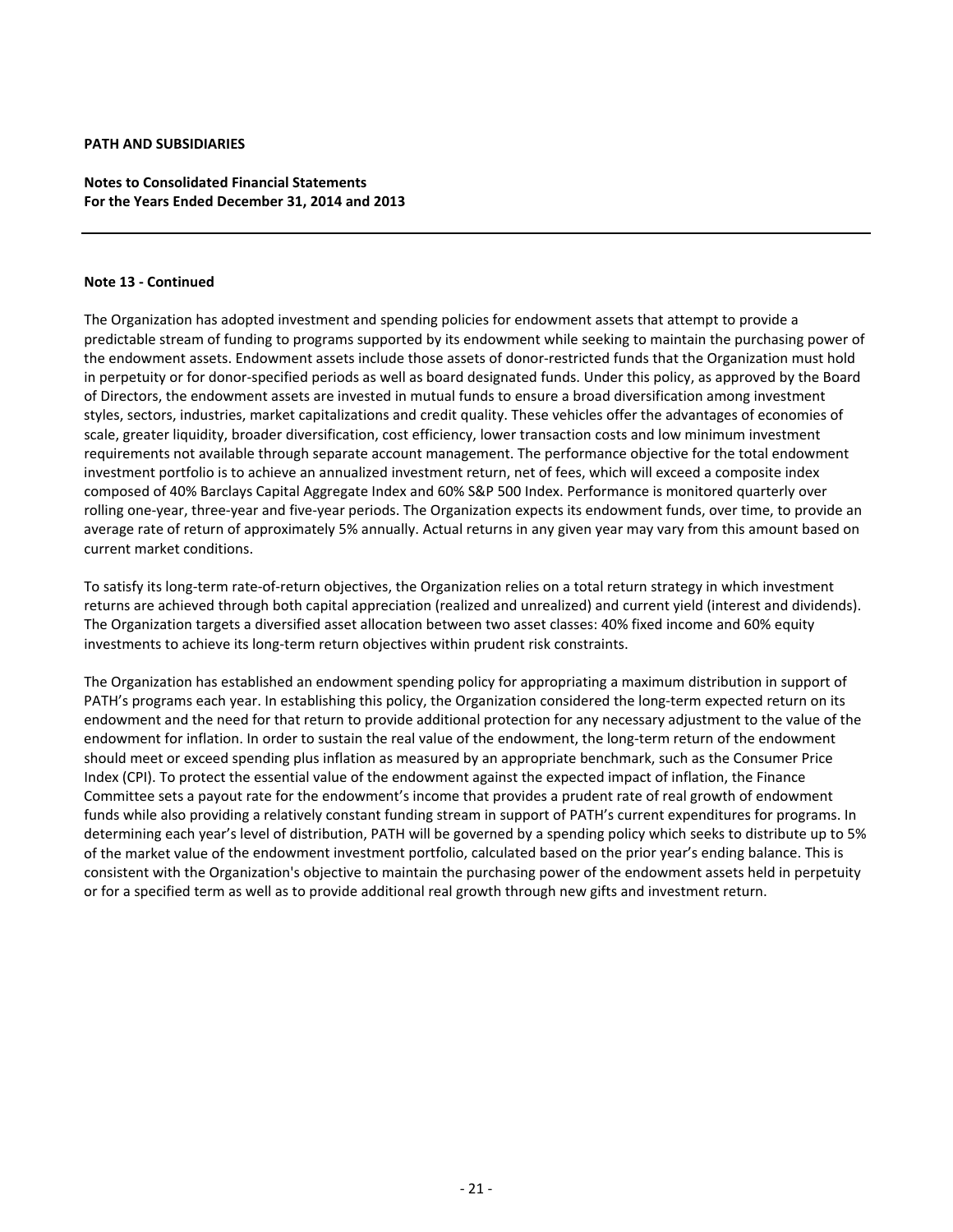**Notes to Consolidated Financial Statements For the Years Ended December 31, 2014 and 2013**

## **Note 14 ‐ Project Revenue**

The Organization has received several awards from The Department for International Development (DFID), United Kingdom of Great Britain and Northern Ireland, to support specific projects. DFID requires separate disclosure of revenue recognized in the Organization's financial statements. Revenue recognized, including releases of restriction, for each of these projects was as follows for the year ended December 31, 2014:

|                                                                                                                                          | (In Thousands) |
|------------------------------------------------------------------------------------------------------------------------------------------|----------------|
| <b>Nutrition Embedding Evaluation Project (NEEP)</b>                                                                                     | \$<br>916      |
| Product Development Partnership (PDP)<br>Arrangement for 2010-2015-<br>Meningococcal Conjugate Vaccines                                  | 741            |
| Reproductive Health Supplies Coalition:<br>Developing Affordable, Quality<br>Reproductive Health Commodities-<br>Purchase Order 40068171 | 2,383          |
| Reproductive Health Supplies Coalition:<br><b>Quality Reproductive Health Medicines-</b><br>Product Component Code 202825-101            | 967            |
| Maximizing the Quality of<br><b>Scaling up Nutrition Programmes</b>                                                                      | 3,125          |
| Product Development Partnership (PDP)<br>Arrangement for 2009-2014                                                                       | 3,098          |
| Product Development Partnership<br>Programme 2013 to 2018                                                                                | 5,101          |
|                                                                                                                                          | \$<br>16,331   |

Revenue for these awards is released from restriction as related allowable project costs are incurred and is included in contribution and award revenue on the consolidated statements of activities and changes in net assets.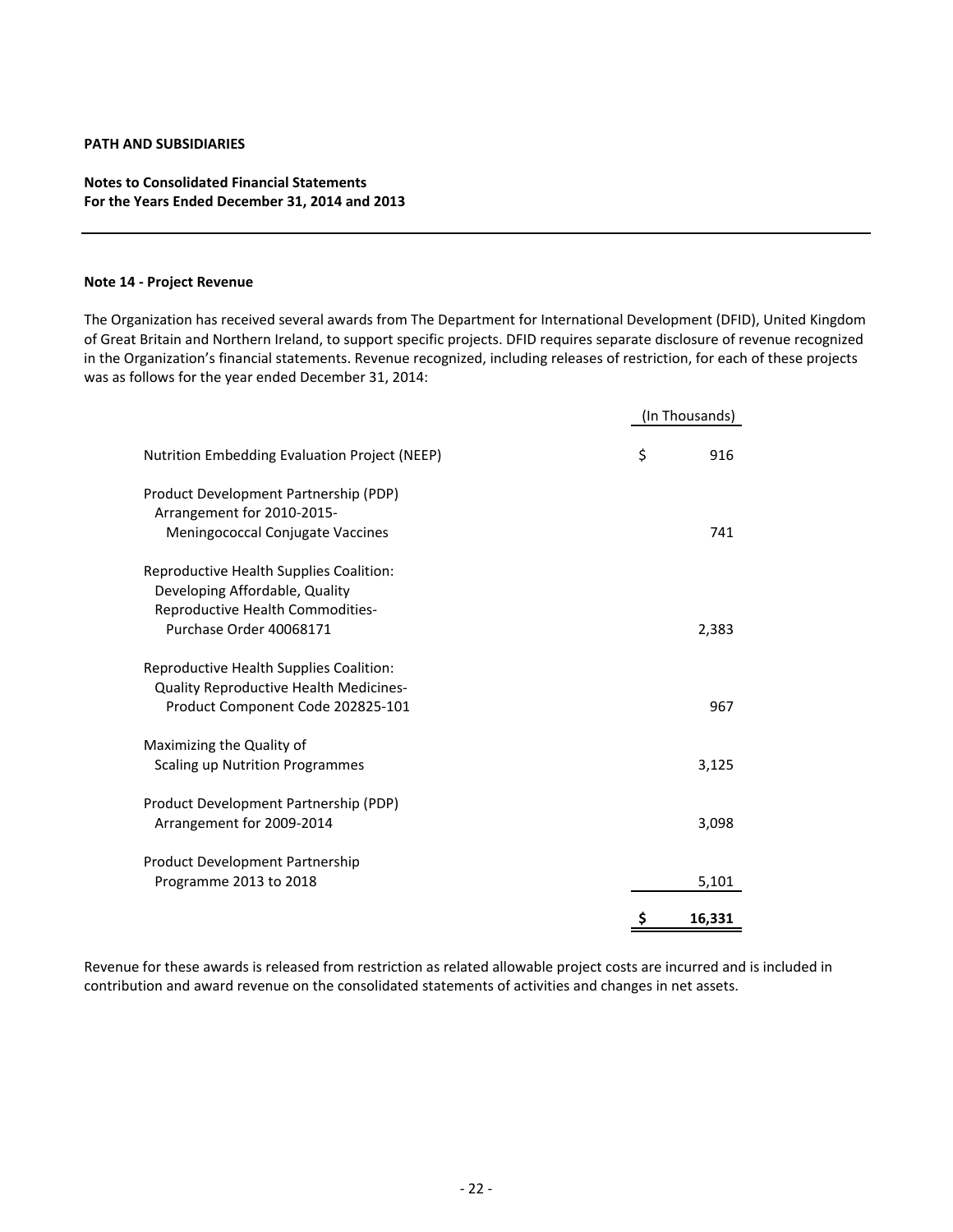**Notes to Consolidated Financial Statements For the Years Ended December 31, 2014 and 2013**

#### **Note 15 ‐ Employee Benefits**

The Organization sponsors a defined contribution 401(k) plan (the Plan). Under the Plan, eligible PATH employees may elect to contribute up to 75% of their pre‐tax compensation, subject to certain limits under the IRC. The Organization will match the employee's contribution monthly at a ratio of 1:1 for the first 2%, and 2:1 for the next 4%, with a maximum employer contribution equal to 4% of pre-tax salary. Employer matching contributions to the Plan are fully vested after one year of completed service. Employee optional contributions in the Plan vest immediately. In addition, the Organization may make a voluntary employer contribution of up to 8% of employees' base compensation. Voluntary employer contributions to the Plan vest at a rate of 20% for each completed year of service. All regular U.S. hire employees are eligible to enter the Plan on the first of the month after completing three months of employment. The Organization also offers an optional Roth 401(k) plan.

Within the various countries in which PATH operates outside the United States, most employees are citizens of the host country. These employees are generally not eligible for PATH's defined contribution plan; however, they are eligible for certain local government sponsored plans appropriate for that country.

Employer contributions for both U.S.‐based plans totaled \$6.6 million and \$6.0 million for the years ended December 31, 2014 and 2013, respectively. Total global pension costs totaled \$7.8 million and \$7.3 million for the years ended December 31, 2014 and 2013, respectively.

### **Note 16 ‐ Commitments and Contingencies**

**Operating Leases ‐** A summary of annual noncancelable minimum commitments under operating leases for office space and equipment is as follows:

| For the Year Ending December 31, | (In Thousands) |  |
|----------------------------------|----------------|--|
| 2015                             | \$<br>8,166    |  |
| 2016                             | 7,628          |  |
| 2017                             | 7,390          |  |
| 2018                             | 7,094          |  |
| 2019                             | 7,111          |  |
| Thereafter                       | 27,987         |  |
|                                  | 65,376         |  |

Rental expense was \$9.0 million and \$8.2 million for the years ended December 31, 2014 and 2013, respectively.

**Awarding Agencies ‐** Expenses incurred under certain programs are subject to audit by the awarding agencies. If, as a result of such audit, certain expenses incurred are determined to be nonreimbursable, the Organization may be liable for repayment of disallowed expenses previously claimed or received.

**Contingencies** ‐ In the normal course of business, the Organization has various claims in process, matters in litigation, and other contingencies. In management's opinion, the outcome from these matters will not materially impact the Organization's financial position or results of activities.